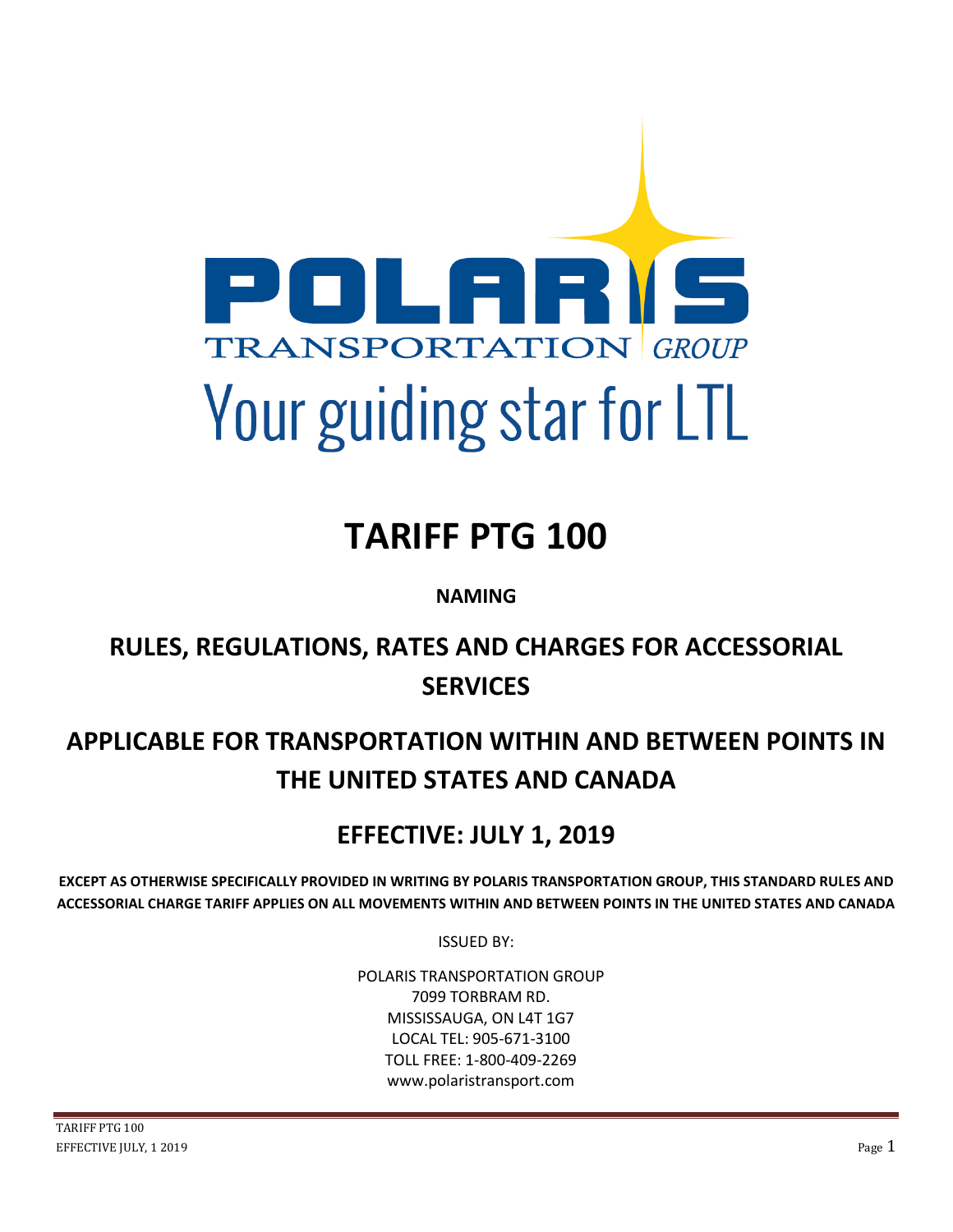# **TABLE OF CONTENTS**

| <b>SUBJECT</b>                                | <b>ITEM</b>    | <b>PAGE</b>    |
|-----------------------------------------------|----------------|----------------|
|                                               |                |                |
| <b>GENERAL:</b>                               |                |                |
| Application of rates                          | $\overline{2}$ | 6              |
| Bill of Lading and Freight Bill Corrections   | 39             | 24             |
| <b>Classification rules for Class Tariffs</b> | 11             | 9              |
| Credit Card payment                           | 5              | 7              |
| Cubing rules for CWT Tariffs                  | 9              | 8              |
| <b>Currency and Payment charges</b>           | 7              | 7              |
| Definitions                                   | $\mathbf 1$    | 4              |
| Inspection of freight                         | 44             | 28             |
| Late payment charge                           | 4              | 7              |
| Legal Holidays                                | 12             | 10             |
| Load Tender\Load Confirmation Sheets          | 47             | 29             |
| <b>NSF Cheques</b>                            | 6              | 7              |
| <b>Pallet rules for Pallet Tariffs</b>        | 10             | 8              |
| Payment of Tariff charges                     | 3              | 6              |
| <b>Prohibited Articles</b>                    | 45             | 26             |
| Quotations                                    | 42             | 28             |
| Unforeseen Expenses                           | 8              | $\overline{7}$ |
| Weighing and Reweighing                       | 43             | 27             |
| PICK-UP AND DELIVERY SERVICE:                 |                |                |
| <b>Arbitrary Points</b>                       | 49             | 30             |
| <b>Border Processing fee</b>                  | 29             | 18             |
| Construction sites/Job sites                  | 41             | 26             |
| Cross dock fees                               | 28             | 18             |
| <b>Customs Fees</b>                           | 40             | 26             |
| Delivery by appointment                       | 26             | 17             |
| Detention with Power                          | 16             | 12             |
| Detention without Power                       | 17             | 13             |
| Drop or Spot Trailer/Container                | 25             | 17             |
| Extra labor/Lumper/Sort & Segregate           | 15             | 12             |
| Fuel Surcharge Program                        | 30             | 18             |
| Inside Pickup or Delivery                     | 27             | 17             |

÷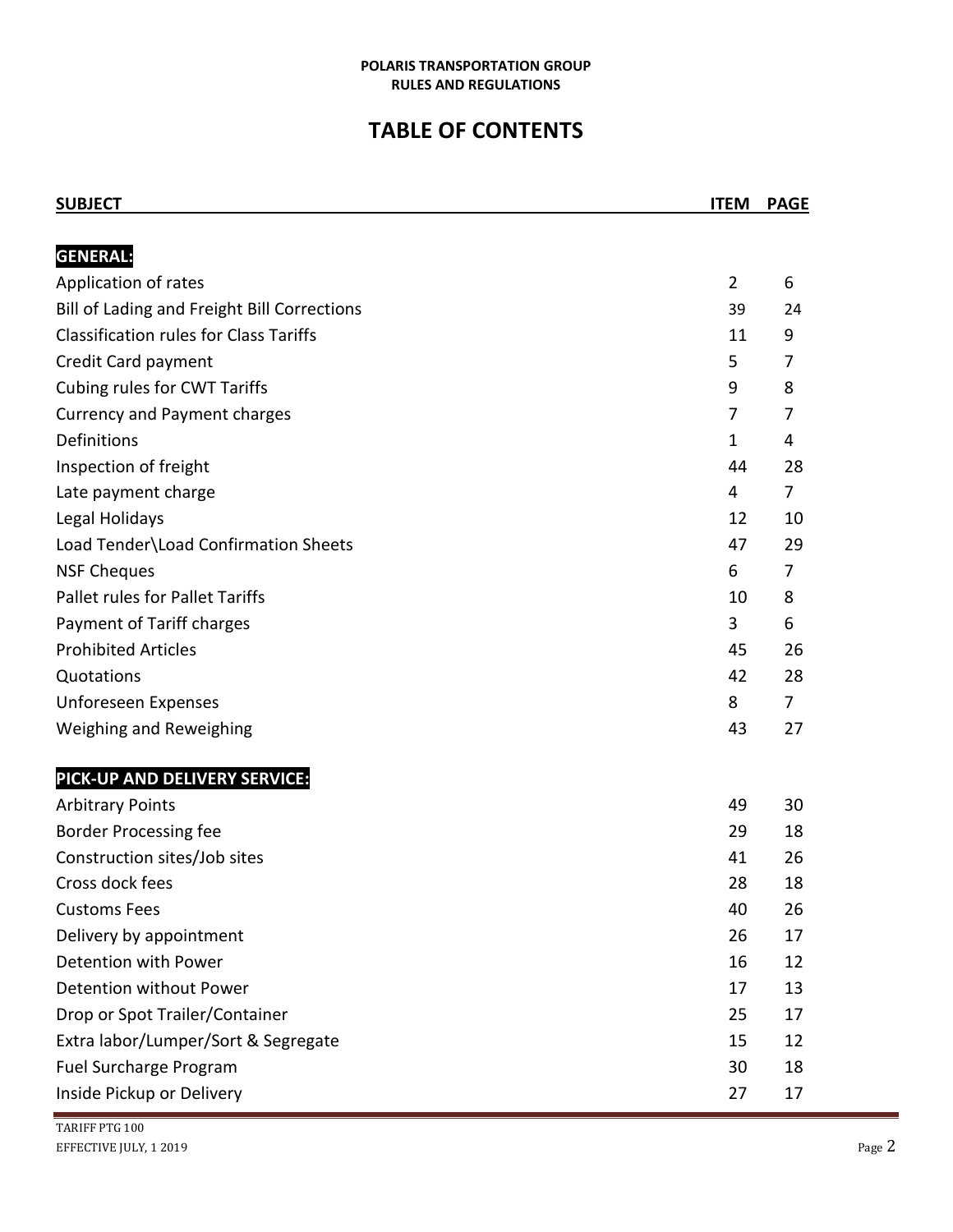| <b>SUBJECT</b>                                                | <b>ITEM</b> | <b>PAGE</b> |
|---------------------------------------------------------------|-------------|-------------|
| Liftgate                                                      | 18          | 13          |
| <b>Limited Access</b>                                         | 46          | 29          |
| Loading and unloading                                         | 14          | 11          |
| Pickup and Delivery                                           | 13          | 10          |
| Residential/ Non-Commercial                                   | 19          | 14          |
| Reconsignment                                                 | 20          | 15          |
| Redelivery                                                    | 22          | 16          |
| Refused and Returned freight                                  | 24          | 16          |
| Service Standards                                             | 48          | 29          |
| Storage                                                       | 31          | 19          |
| Trade Show, Exhibition Sites, and Convention Centres          | 32          | 19          |
| Vehicles furnished, but not used                              | 23          | 16          |
| Weekends, Holidays or After Business Hours Pickup or Delivery | 21          | 16          |
|                                                               |             |             |

# **LIABILITY AND RISK:**

| Claims for Overcharges, Shortages and Damages                         | 36       | 22 |
|-----------------------------------------------------------------------|----------|----|
| Damage to Carrier Equipment                                           | 38       | 23 |
| <b>Excess Valuation</b>                                               | 35       | 21 |
| Limitation of Liability                                               | 33       | 20 |
| -Incandescent, Fluorescent or any other type or lighting tube or bulb | $33-1$   | 20 |
| -Uncrated auto body parts and any unpacked metal or pipe              | $33 - 2$ | 21 |
| -Used, reconditioned or refurbished articles or parts                 | $33-3$   | 21 |
| Limitation of Liability - Mexico                                      | 34       | 21 |
| No Liability                                                          | 37       | 23 |

and in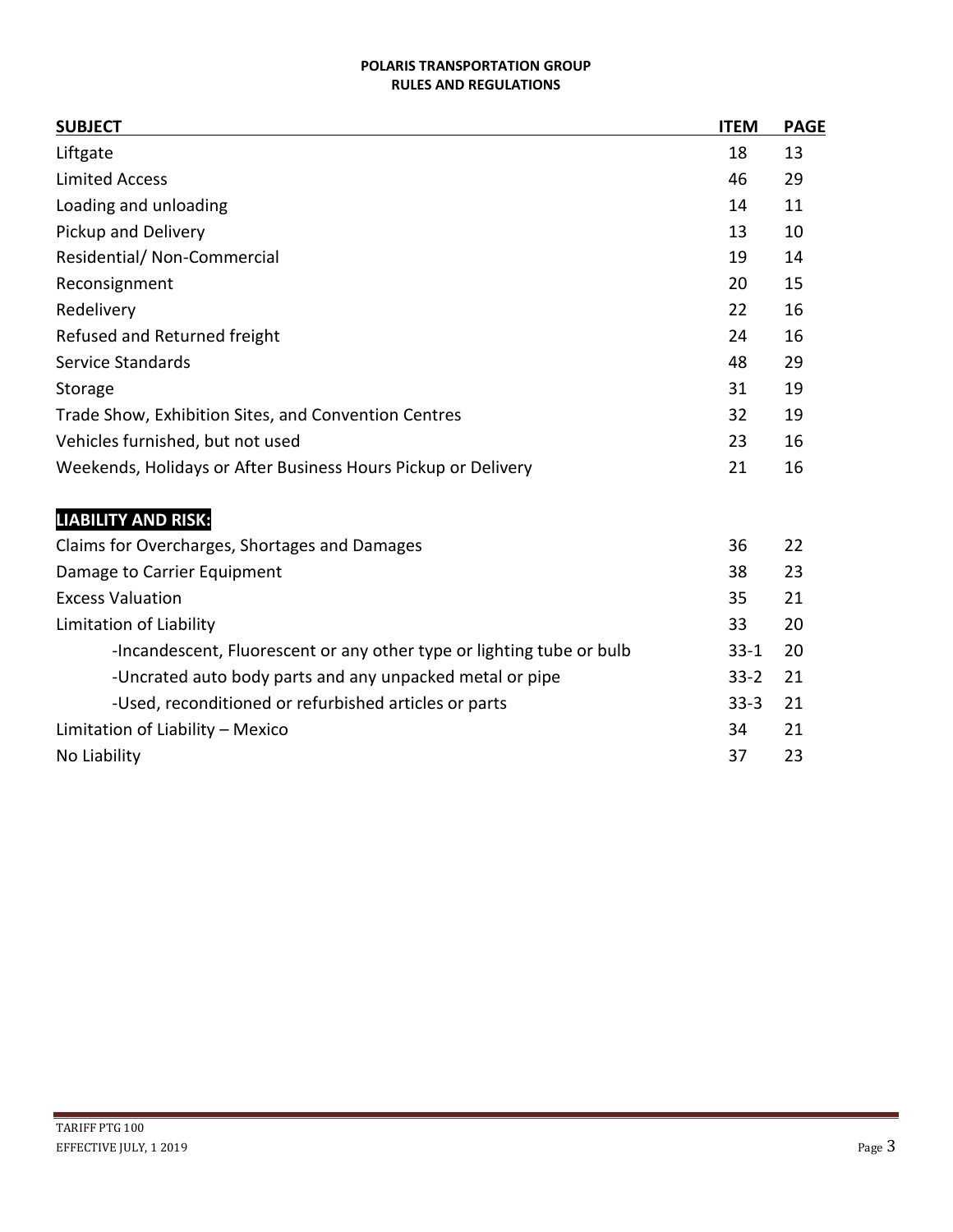### **ITEM 1 - DEFINITIONS:**

**ACCESSORIAL RATES AND CHARGES:** Additional fees assessed on a shipment, due to additional services requested by the shipper, consignee or third party, of the carrier beyond the normal services included in the carrier's price including pick up, line haul and delivery service.

**BUSINESS DAYS AND BUSINESS HOURS:** Normal business days are from Monday to Friday, excluding Holidays. Business hours are from 8:00 AM to 5:00 PM.

**CARRIER:** Is Polaris Transportation Group.

**COD:** Collect on Delivery.

**CONSIGNEE:** The person or business shown on the bill of lading as the party to whom the goods may lawfully be delivered by Carrier.

**CONSTRUCTION SITE:** A site of any construction of buildings, roads or any other structures including the entire property upon which construction is taking place, and delivery to any facility (such as warehouse, depots or similar facilities) located on such property.

**CWT:** Hundred weight.

**DENSITY:** Unit of measure calculated in pounds per cubic foot.

**DIMENSIONAL WEIGHT:** Is based on the actual cube dimensions multiplied by the dimensional weight factor provided in the customer's pricing agreement.

**DIVERSION:** When changing the destination, but not the Consignee, at the request of the owners of the goods, while a shipment is enroute.

**FAK:** Freight of All Kinds.

**JOBSITE:** See Construction Site.

**LESS THAN TRUCKLOAD (LTL):** Shipments within Canada that have an actual or billed weight of less than 10,000lbs and/or less then 10 linear feet of a trailer. Shipments within the US that have an actual or billed weight of less than 20,000lbs and/or 20 linear feet of a trailer.

**LUMPER:** A third party service that provides loading or unloading services at a shipper or consignee facility. Extra charges will apply for Lumper service (see summary of accessorial charges)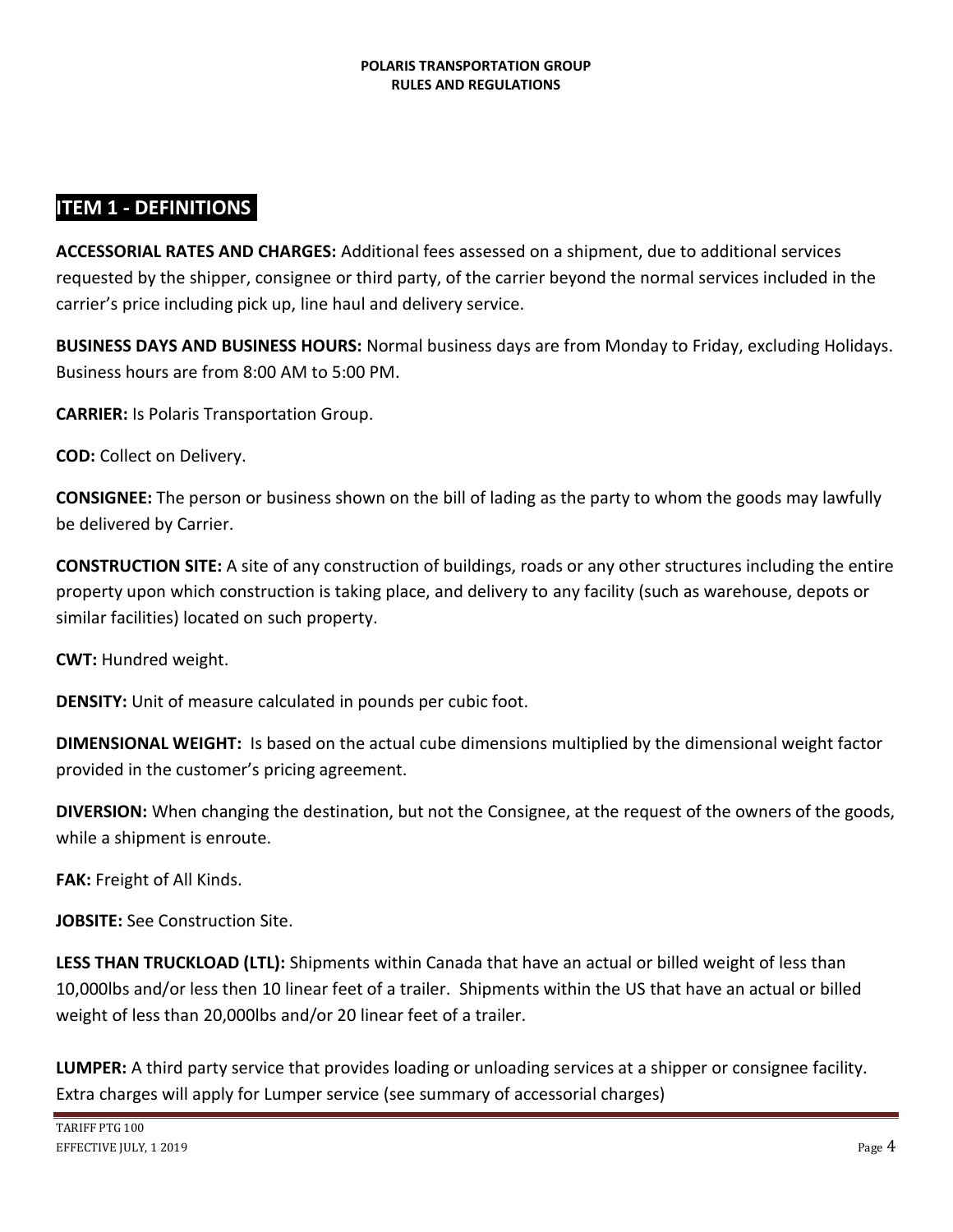**NMFTA:** National Motor Freight Traffic Associations, Inc.

**NMFC:** National Motor Freight Classification.

**PRIVATE RESIDENCES:** Includes, home based businesses, condominiums, apartments, camps, dormitories, estates, farms, ranches, rectories and other locations where the premises on which a dwelling for living is located.

**RECONSIGNMENT:** When there is a change in the name or the consignor or consignee, a change in the address of delivery within the original destination point, a change in the destination point and Cancellation of shipment after commencement of loading. Additional fees will apply (see summary of accessorial charges).

**SHIPPER:** The person or business shown on the bill of lading as the Shipper of the goods received by Carrier for transportation.

**SHIPPER LOAD & COUNT:** Shipments which are loaded by the shipper without Carrier's driver present to confirm count.

**TRUCKLOAD (TL):** Shipments within Canada that have actual or billed weights of 10,000lbs or more and/or 10 linear feet of a trailer or more. Shipments within the US that have actual or billed weights of 20,000lbs or more and/or 20 linear feet of trailer or more.

**THIRD PARTY:** A person or company designated on the bill of lading as the payor of the freight charges, but who is neither the Shipper nor the Consignee on the bill of lading for a shipment.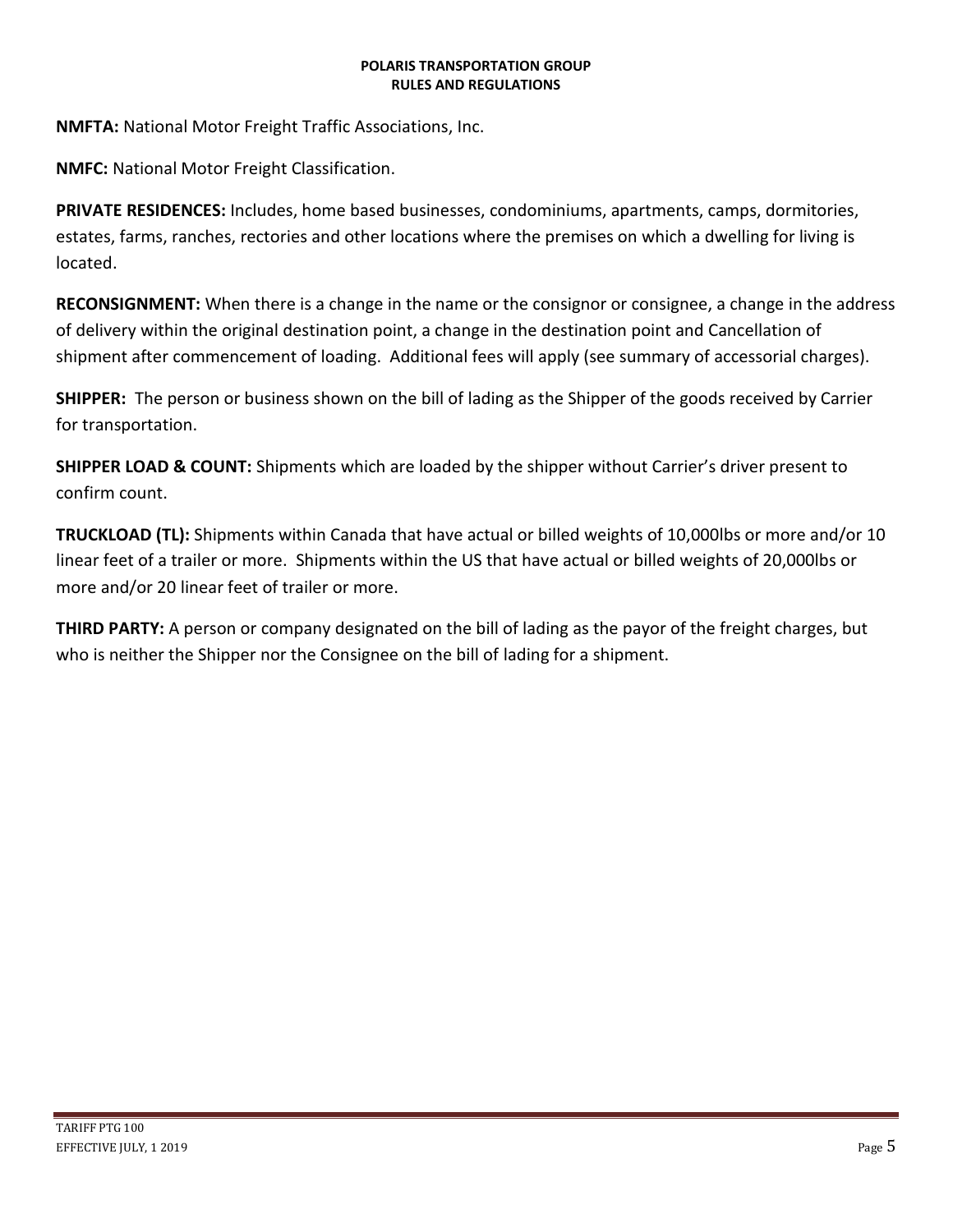# **ITEM 2 - APPLICATION OF RATES GENERAL:**

Rates governed by the provisions of this Tariff are subject to the following:

- 1) A shipment is a quantity of freight received from one shipper, on one shipping order or Bill of Lading, at one shipping point, at one time, for one consignee at one destination. Two or more shipments shall not be combined and rated as one shipment but must be carried as separate shipments and at not less than the established charges for each shipment.
- 2) An LTL shipment is a shipment whose billed weight is less than that required to make a shipment subject to a truckload rate.
- 3) Truckload charges or rates apply only when a truckload of freight is shipped from one point, in or on one truck, in one day, by one shipper for delivery to one consignee, at one destination and only when the entire truckload freight charges are payable by one party. Only one bill of lading from one loading point and one freight bill shall be issued for such truckload shipment.
- 4) Unless specifically provided otherwise in a published tariff or quote, the carrier's tariff rates shall apply.
- 5) Except otherwise provided, all rates and charges for shipments to/from or within the USA are expressed in US currency and all Intra Canada shipments are expressed in Canadian Currency.

#### **ITEM 3 - PAYMENT OF TARIFF CHARGES:**

- 1) Any and all charges assessed pursuant to this tariff shall be paid by the party paying the transportation charges (also referred to herein as "the customer") whether that party is the shipper, consignor, consignee, receiver or a third party and notwithstanding who requested or required the service. This item does not constitute an estoppel, waiver, or shall be interpreted in any way that would impede any right the carrier may have to collect or be reimbursed for transportation charges or charges pursuant to this tariff from the consignor, consignee or other parties except that the carrier is not entitled to be paid more than once from the same charge.
- 2) Carrier shall reference its PRO number on each invoice. Unless otherwise agreed upon by the parties in writing, Carrier shall not be required to include on its invoice any other shipment identifier.
- 3) Freight charges on a bill of lading marked "prepaid" must be paid by the consignor or shipper.
- 4) Freight charges on a bill of lading marked "collect" must be paid by the consignee or receiver.
- 5) Freight charges on a bill of lading that is not marked either "prepaid" or "collect", are considered as "Prepaid" and must be paid by the consignor or shipper.
- 6) When a party other than the consignor or consignee on the bill of lading and shipping order is responsible for paying the freight charges, such party's name and address must appear in the body of the bill of lading and shippers order at time of original tender.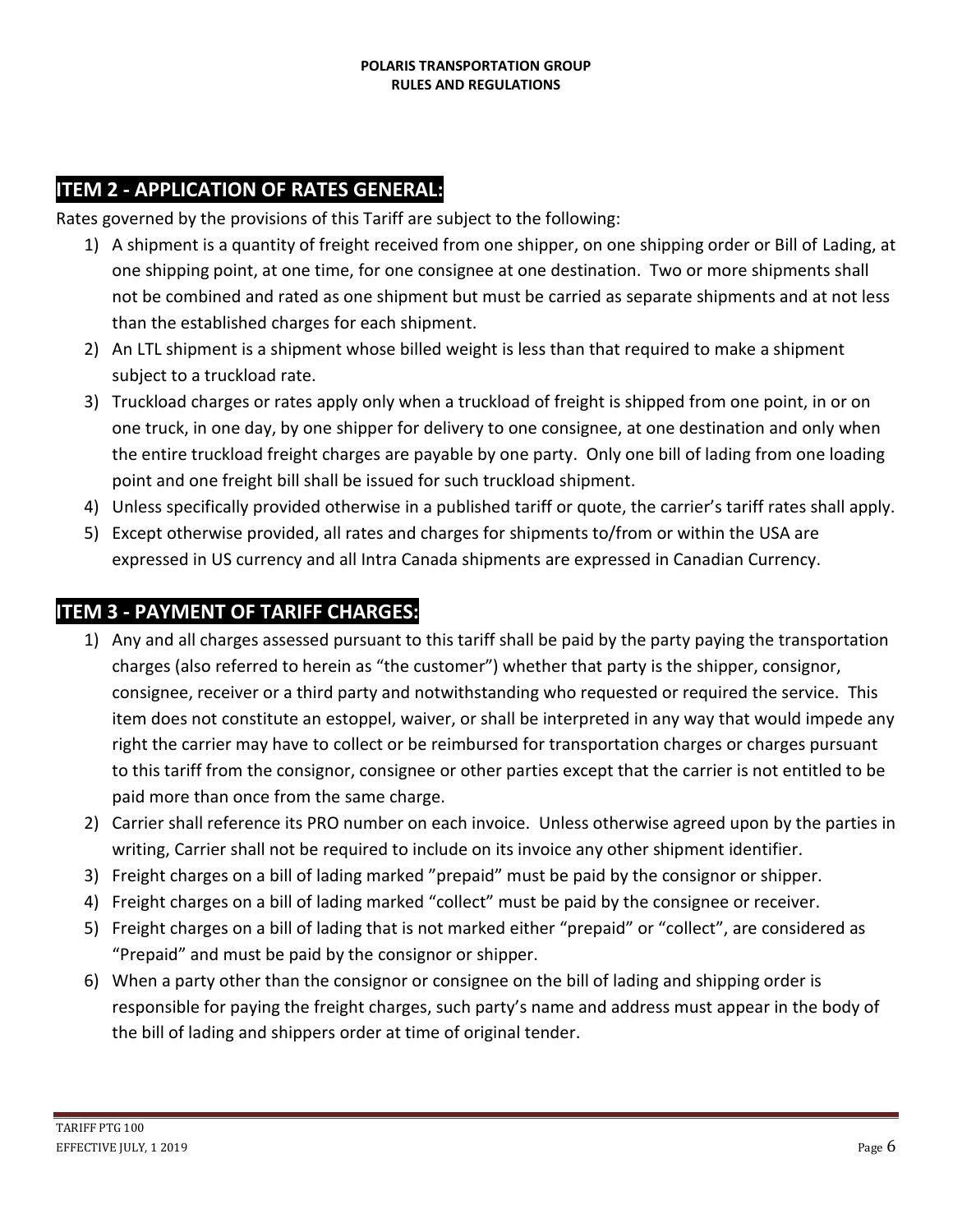### **ITEM 4 - LATE PAYMENT CHARGE:**

All payments due hereunder shall be made within 30 calendar days of the date of invoice. Payment of charges not received within 30 calendar days of the date of invoice, or within a time period agreed to by the parties in writing, will be considered a late payment. Late payments shall be subject to a charge of **2 percent** per month added to all outstanding amounts when either of the following conditions occur:

- a) When carrier has notified debtor of the assignment or intent to assign the freight bill(s) to a professional service for collection, or to file a claim in a court of law for collection; or,
- b) When carrier has advised debtor, in writing, of intent to apply the late fee of **2 percent** per month.

### **ITEM 5 - CREDIT CARD PAYMENTS:**

Invoices which are paid by credit card will be subject to a 5% surcharge.

### **ITEM 6 - NSF CHEQUES:**

NSF (non-sufficient funds) cheques will be subject to a fee of \$25.00.

### **ITEM 7 - CURRENCY AND PAYMENT CHARGES:**

Unless otherwise agreed on, all rates and charges for shipments within Canada will be billed in Canadian Currency and all shipments to/from the US and within the US will be billed in US Currency.

Credit card payments will be subject to an additional fee (see Item 5).

Carrier shall submit and invoice to the specified party in accordance with the terms on the original bill of lading.

Payment terms extended are "net 30 days" on all invoices. Failure to remit payment within terms may result in all future transportation charges to be collected at the time shipments are picked up or delivered (in accordance with the original bill of lading terms).

The rate of exchange between the U.S. currency and the Canadian currency will be governed and quoted daily by the Bank Of Canada.

#### **ITEM 8 - UNFORSEEN EXPENSES:**

This tariff covers common charges but is not intended to be comprehensive and the carrier is entitled to be compensated for any and all expenses, charges, fees, penalties, fines, tolls, public charges, etc… incurred in the performance of a transportation service and for all other expenses required to secure, delivery or handle any shipment that is not covered specifically by this tariff. These charges will be assessed against and shall be paid by the Customer. The Carrier may assess a service fee in addition to the expenses.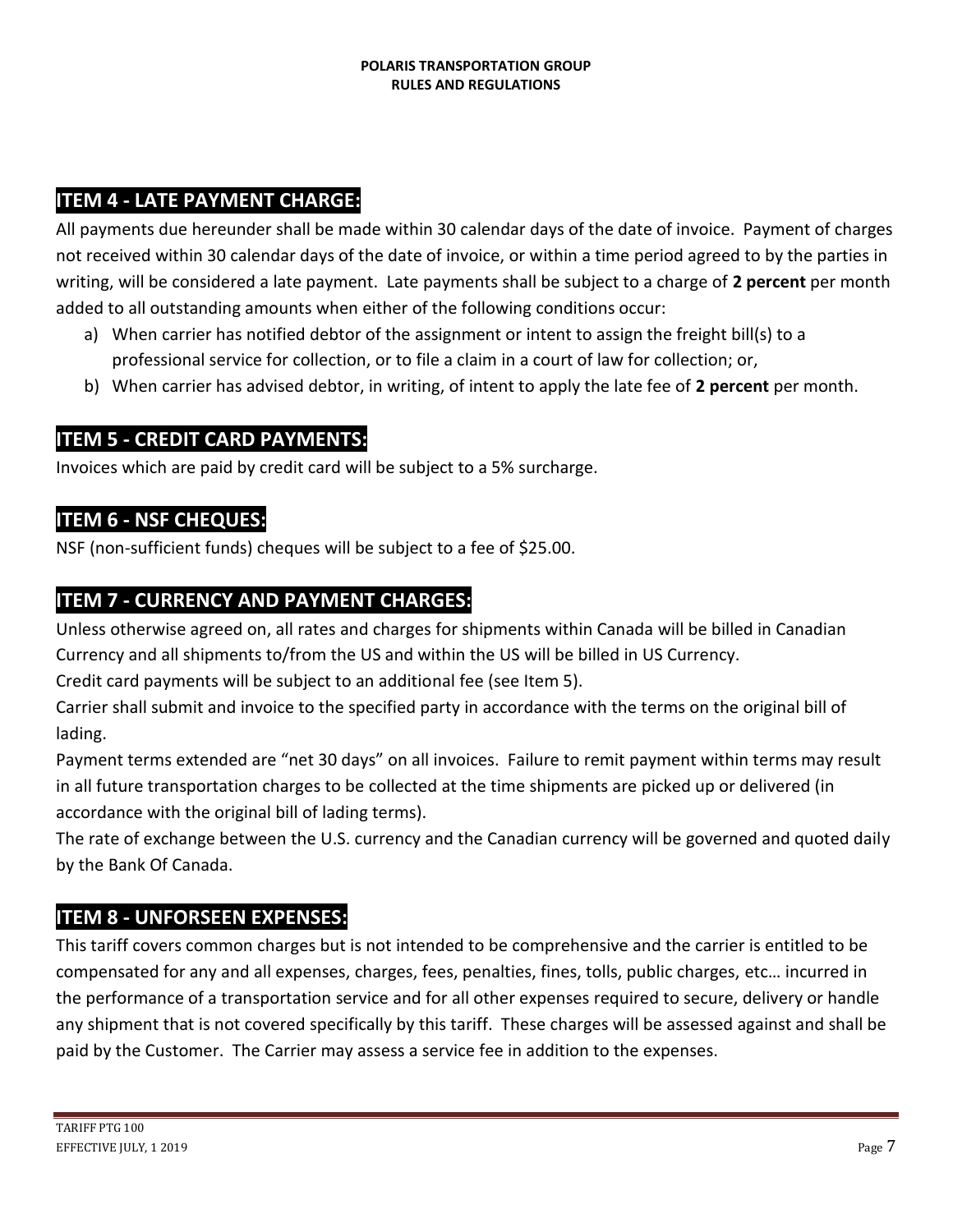### **ITEM 9 - CUBING RULES FOR CWT TARIFFS:**

- 1) All shipments shall be subject to a dimensional weight assessment equal to the ratable density multiplied by the cubic dimensions of the shipment.
- 2) Dimensional weight is determined by the pallet dimensions. For example: 1 skid at 48 x 48 x 48 will have a dimensional weight of 640lbs. L x W x H divided by 1728 (if in inches) and times by the appropriate density published in the tariff.
- 3) Any shipment, or part thereof, which is 72" in height/width or above will be subject to application of 96" dimensional height/width. Shipments on which are impractical to load other freight will also be subject to application of 96" in height (non-stackable freight).
- 4) Shipments which occupy 10 linear feet of trailer space or greater will be subject to 1000lbs per linear foot.
- 5) The greater of actual weight, dimensional weight or linear footage shall apply for rating purposes.
- 6) Unless otherwise provided and agreed in writing, all shipments are subject to a minimum density of 10lbs per cubic foot and will be rated pursuant to the prevailing tariff.

# **\*ITEM 10 - PALLET RULES FOR PALLET TARIFFS:**

- 1) A standard pallet will be considered to be  $4 \times 4 \times 6$  feet (48  $\times$  48  $\times$  72 inches), if a pallet is larger in either the length or width, or height it will be treated as an oversized pallet. i.e. a pallet which is 56 x 48 x 72 will be treated as two pallets, a pallet 48 x 48 x 75 will be treated as two pallets, and a pallet which is 120 x 48 x 72 will be treated as 3 pallets.
- 2) Pallet rates are based on a maximum of 1500lbs per pallet, if one pallet is over 1500lbs it will be rated as more then one pallet depending on the weight. i.e. a pallet which weighs 2000lbs will be treated as 2 pallets.
- 3) Minimum pallet rates are based only on one single pallet less than 500lbs and measuring less than 48 x 48 x 48.
- 4) Stackable pallets must be stacked and shrink wrapped together as one handling unit (not to exceed 48x48x72) to be rated as one pallet, otherwise standard pallet rates will apply. The load confirmation and BOL must also correlate with this rule. i.e. 4 Pallets into 2 pallet spots must be stacked and shrink wrapped into 2 pallets and the load confirmation or BOL must also state 2 pallets (even if it is 4 pallets) in order to be rated as 2 pallet spots, otherwise, if not wrapped together or properly documented, regular pallet rates will apply based on 4 pallets.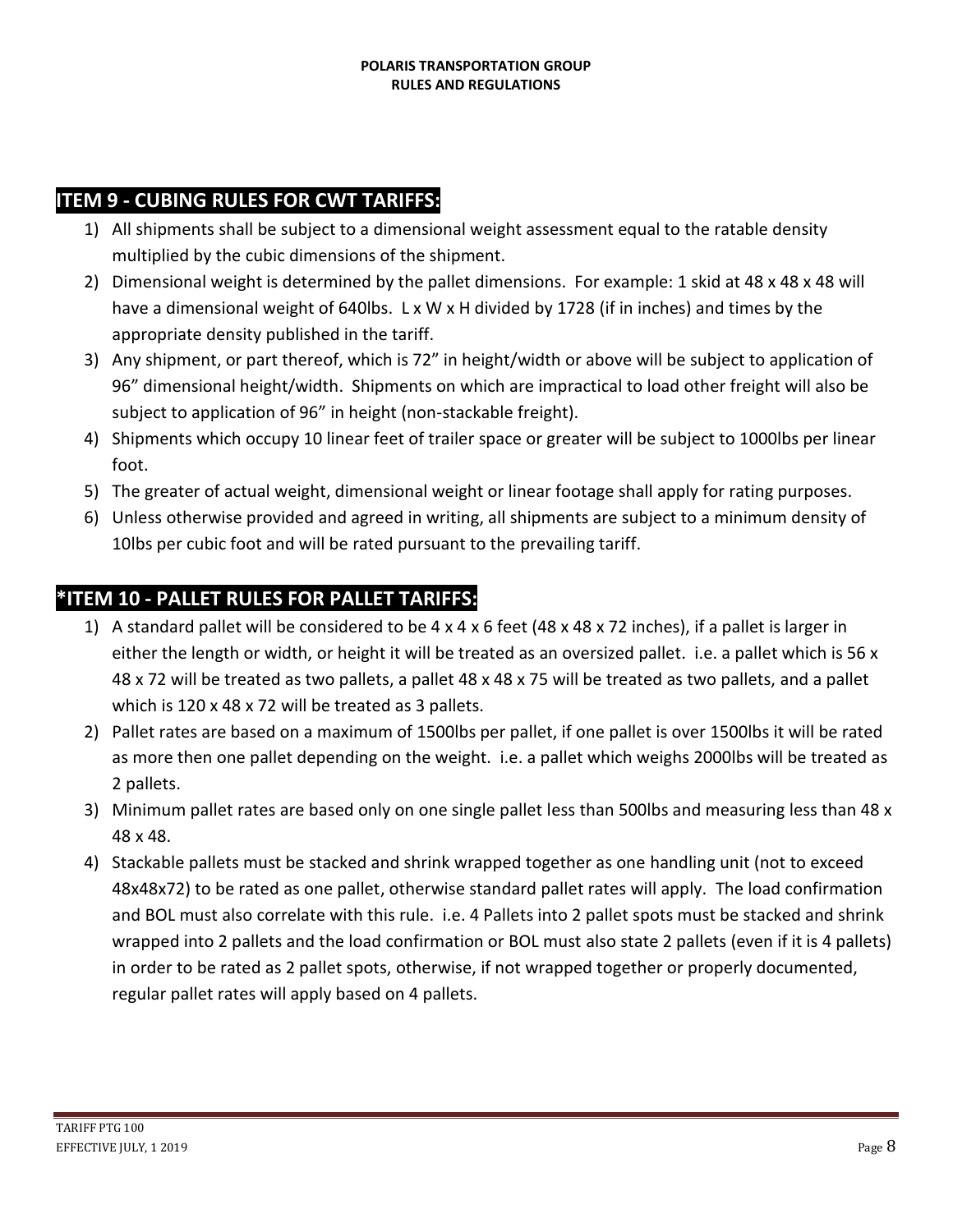# **ITEM 11 - CLASSIFICATION RULES FOR CLASS TARIFFS:**

- 1) To insure the correct assessment of freight charges and to avoid infractions of federal and state laws, Shippers must use proper commodity word descriptions on the bills of lading and shipping orders. Such descriptions must conform to those shown in the National Motor Freight Classification (STB NMF 100 Series).
- 2) Appropriate abbreviated descriptions are permitted provided the NMFC item is used and appropriate Sub number thereof are shown. Incomplete or improper commodity descriptions accompanied by a class rating (i.e. "Class 70" or "FAK 70") are not acceptable forms of abbreviation and shall not determine the classification rating applicable to such commodity. Packaging types are required for classification rating and must be shown.
- 3) If Carrier receives a bill of lading, shipping order, manifest or receipt for goods where an incomplete or improper commodity description is used or where the NMFC item number is not valid or has expired, Carrier will make every effort to classify the freight according to the information shown. In the event Carrier, in its judgment, cannot determine the proper classification rating, the shipment will be assigned a class, and rates will be assessed on the basis of the shipment density.
- 4) On shipments where the commodities have been combined or attached to each other, and not specifically classified or described in this tariff or in the governing publications, the commodities will be charged at a rate of the highest rated article(s) of the combined unit. On a shipment subject to volume rates, the minimum weight will be the highest minimum weight provided for any article in the combination.
- 5) For commodities that are subject to different class ratings dependent upon the actual density or density group, Shippers must show on the bills of lading and shipping orders the actual density or density group for the commodity shipped. If the actual density or density group is not shown and the shipment is inadvertently accepted, Carrier will assess its charges on the highest class provided for such commodity not to exceed a class 400 rating (see Note).
- 6) The ratings, rules and regulations, estimated and minimum weights, shipping and packing requirements, allowances and privileges, or other provisions or conditions published in this Tariff, abrogate and supersede those in the NMFC, which conflict.
- 7) When the rates or ratings in this Tariff are silent as to rules and regulations, estimated and minimum weights, shipping and packing requirements, allowances and privileges, or other conditions, the rates or rating which are prescribed in such commodity items or exceptions to the NMFC, shall be subject to the terms (including estimated and minimum weights, shipping and packing requirements, or other provisions or conditions) prescribed therefore, in connection with the ratings in the NMFC on the same commodity.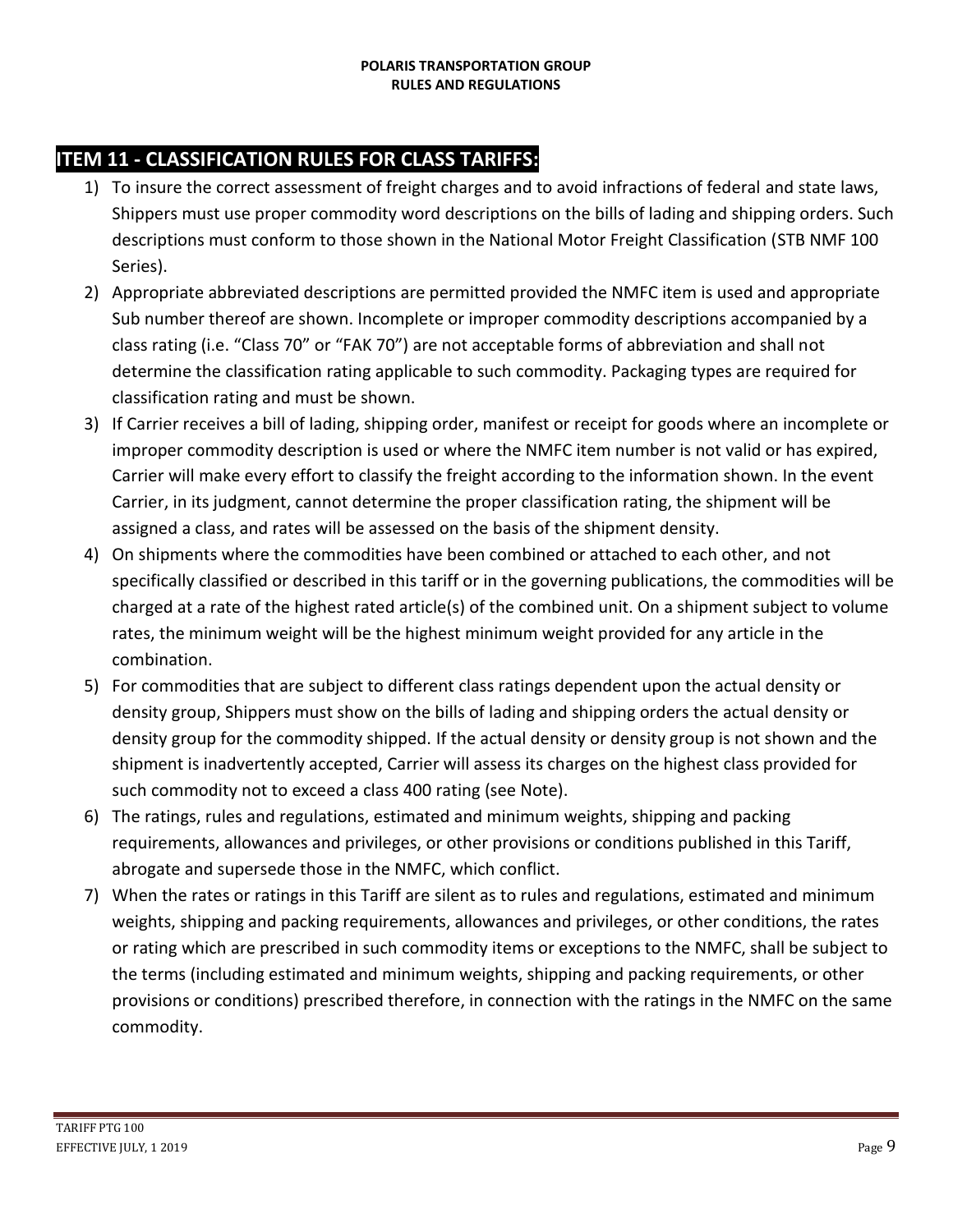**Note:** Upon submission of satisfactory documentation of the actual commodity shipped and where a proper description of articles can be determined, charges will be adjusted on the basis of the proper description, NMFC item and class. This documentation may be an invoice or packing slip along with a spec sheet or catalog page that lists the commodity description, weight and shipping dimensions; or a copy of the spec sheet or catalog page information identifying the freight that references the item indicated on the original bill of lading. A new bill of lading covering the same shipment or a copy of the original bill of lading with typed or handwritten description, weight, density or class changes is NOT acceptable documentation.

# **ITEM 12 – LEGAL HOLIDAYS:**

#### **CANADIAN HOLIDAYS:**

| New Year's Day                | Canada Day              | Christmas Day     |
|-------------------------------|-------------------------|-------------------|
| Family Day (where applicable) | Civic Holiday (Ontario) | <b>Boxing Day</b> |
| Good Friday                   | Labour Day              |                   |
| Victoria Day                  | Thanksgiving Day        |                   |

#### **USA HOLIDAYS:**

| New Year's Day          | <b>Memorial Day</b> | Veterans Day                  |
|-------------------------|---------------------|-------------------------------|
| Martin Luther King Day  | Independence Day    | Thanksgiving Day/Black Friday |
| <b>Inauguration Day</b> | Labor Day           | Christmas                     |
| Presidents' Day         | Columbus Day        | Good Friday                   |

### **\*ITEM 13 - PICKUP AND DELIVERY:**

Except as otherwise provided, rates in tariffs making reference to this Tariff include one pickup and loading, and one delivery and unloading, or one tender for delivery of a shipment at one site by the carrier during business hours are subject to the provisions indicated below:

- a) **PICKUP:** At the request of the shipper, the carrier will furnish and place carriers' vehicle at the loading site designated by the shipper to pick up a shipment tendered for transportation. Carrier will accept all freight shipper tenders at time of pickup.
- b) **DELIVERY:** The delivery of a shipment by the carrier to place of delivery specified on the bill of lading will include the placing of carriers' vehicle at the delivery site designate by the consignee.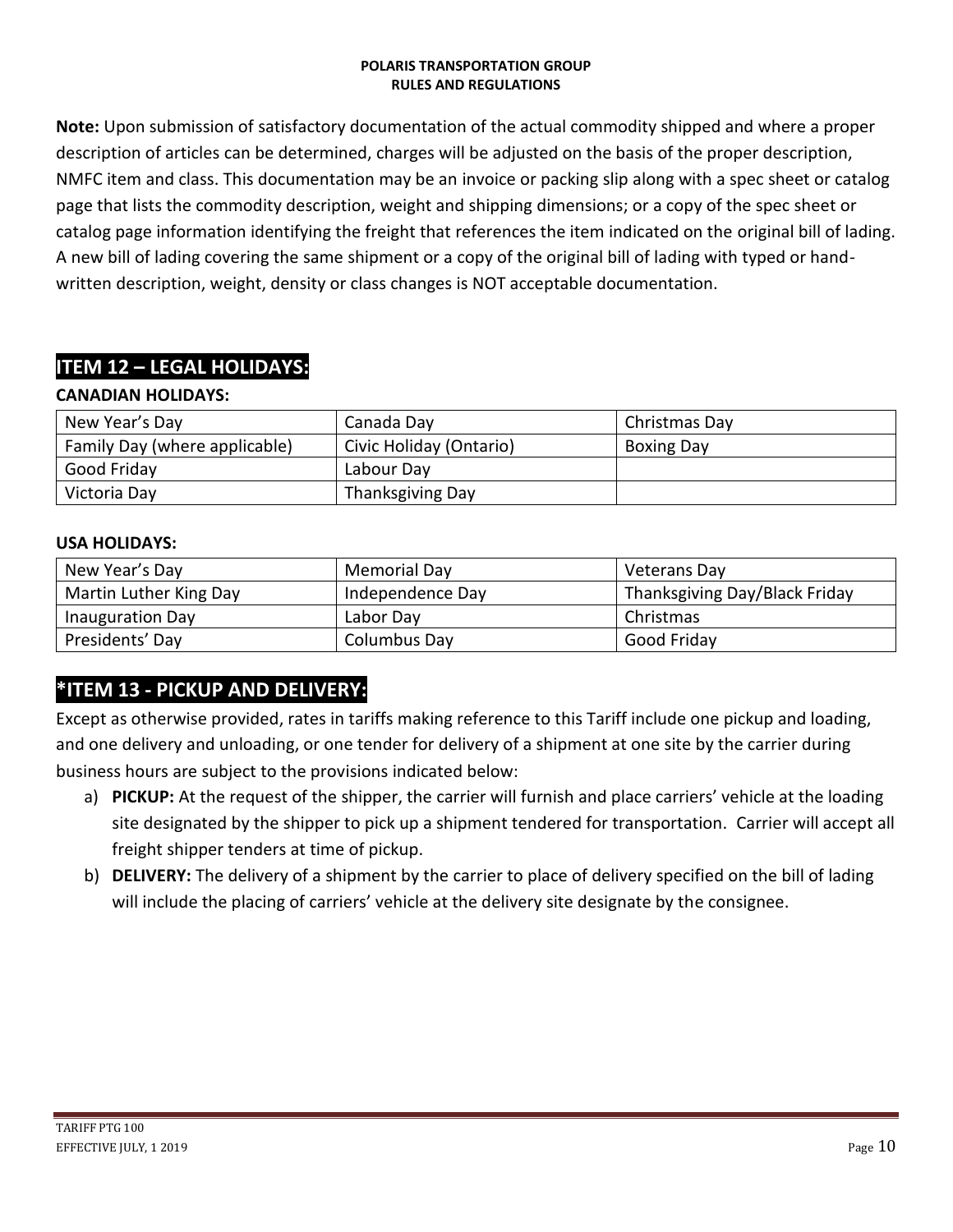### **ITEM 14 - LOADING/UNLOADING:**

#### **1) CARRIER LOADING:**

- a) The carrier will furnish and place a vehicle at the loading site designated by the consignor to pickup a shipment there tendered for transportation.
- b) Freight tendered for loading shall be so situated by the consignor as to be directly accessible to the carrier's vehicle.
- c) Carrier will furnish only one man per vehicle for loading, be the driver, helper, or any other carrier employee except as provided in Item 15 (EXTRA LABOR/LUMPER/SWAMPER).

#### **2) CARRIER UNLOADING:**

- a) The delivery of a shipment by the carrier to the place of delivery specified on the Bill of Lading will include the placing of a vehicle at the delivery site designated by the consignee.
- b) Freight will be unloaded at a suitable delivery site immediately adjacent to the delivery vehicle.
- c) Carrier will furnish only one man per vehicle for loading, be the driver, helper, or any other carrier employee except as provided in Item 15 (EXTRA LABOR/LUMPER/SWAMPER).

#### **3) RESTRICTIONS ON LOADING OR UNLOADING BY CARRIER:**

- a) Loading or unloading service does not include assembling, packaging, unpacking, dismantling or inspecting, sorting or segregating freight.
- b) Loading or unloading service does not include furnishing by the carrier or use by the carrier employee of rigging or special loading or unloading equipment such as platform vehicles, winches, cranes, jacks, blocks or falls, chain falls or other special equipment used in hoisting, lowering, handling or placing freight in positions. When such equipment is required in loading or unloading, the consignor or the consignee, as the case may be, shall furnish same and the necessary labour to operate such equipment at his expense, and shall assume responsibility for safe loading or unloading.
- c) Where the consignor's or consignee's shipping or receiving facilities are not reasonably level with floor level of carrier's vehicle, or where on account of weight, dimensions, or physical characteristics of pieces or packages the shipment cannot be handled by one man, consignor or consignee must furnish adequate means by which the freight can be moved onto or off carrier's vehicle. In the absence thereof, rates in Tariffs governed by this Tariff will not include loading or unloading, except that carrier's driver will render assistance.
- d) When a shipment is tendered for delivery during normal business hours (i.e. from 8:00am to 5:59pm on Monday through Friday, except on legal holidays) and through no fault of the carrier such shipment cannot be delivered, redelivery charges will apply in addition to all other lawfully applicable charges.
- e) If inside pick-up or delivery is requested to floors other than ground floor and such floors are inaccessible to trucks, pick-up or delivery may be made subject to an additional charge (see Item 27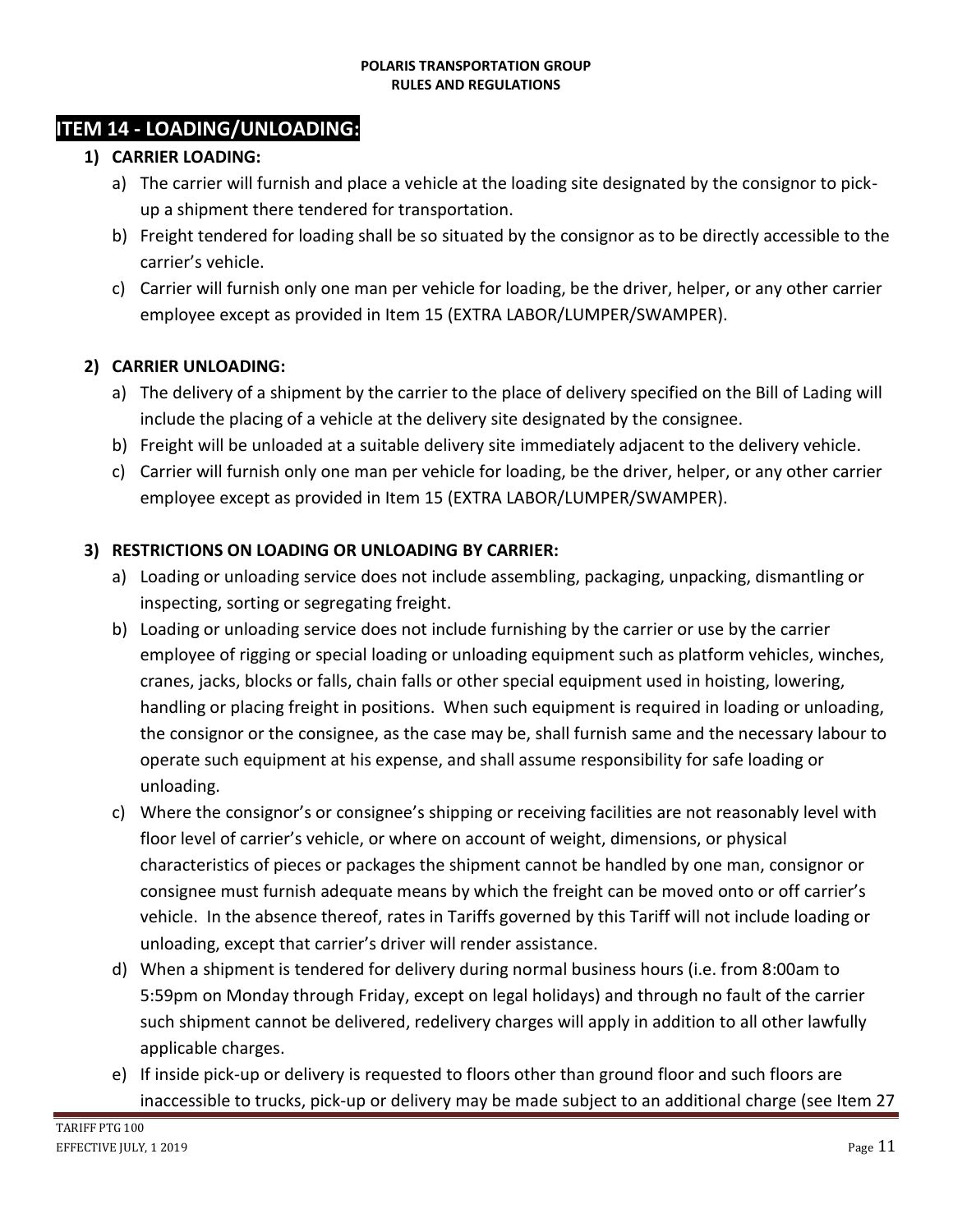for charges) provided that, elevator or escalator facilities and labour, when necessary to operate same, are provided without cost to the carrier.

# **\*ITEM 15 - EXTRA LABOR/LUMPER/SORT & SEGREGATE:**

When requested by the shipper or consignee, extra labor will be furnished by the carrier for loading or unloading. At each location where extra labor is used, the charge therefore will be as follows:

- Monday to Friday (during business hours) \$50.00/hr with a minimum of 4hrs per person. Time shall be computed from the time the extra labor arrives at the place of pickup or delivery until loading or unloading is complete.
- Lumper charges are assessed as per the total charges on the lumper receipt and are in addition to all applicable charges.

## **\*ITEM 16 - DETENTION WITH POWER:**

When vehicles with power are delayed or detained at the places of pick-up or delivery and takes longer than the standard free time, extra charges will apply.

| <b>WEIGHT</b>         | <b>ALLOTED TIME</b> | <b>CHARGES</b>                  |
|-----------------------|---------------------|---------------------------------|
| 1 - 9,999lbs          | 30 Minutes          | \$100.00 Per hour, billed in 15 |
| $10,000 - 19,999$ lbs | 60 Minutes          | minute increments or part       |
|                       |                     | thereof                         |
| Over 19,999lbs        | 90 Minutes          | (525/quarter)                   |

- 1) When vehicle is both unloaded and reloaded, each transaction will be treated independently of the other. Free time for loading shall not begin until free time for unloading has expired.
- 2) Computation of time shall begin upon notification by the driver to the responsible representative of the shipper or consignee of the vehicle for loading or unloading. Time shall end upon completion of loading and receipt by the driver of a signed Bill of Lading or receipt for delivery.
- 3) When shipper tenders or consignee receives more than one LTL or any quantity shipment at one time, the combined weight will be used to determine free time.
- 4) The provisions and charges for detention of vehicle with power units will also apply to equipment owned by steamship lines, railroads, or third party leasing companies.
- 5) Allotted time starts once the vehicle arrives on site. If an appointment was required and the vehicle arrives prior to the scheduled time, the time shall begin to run from the scheduled time.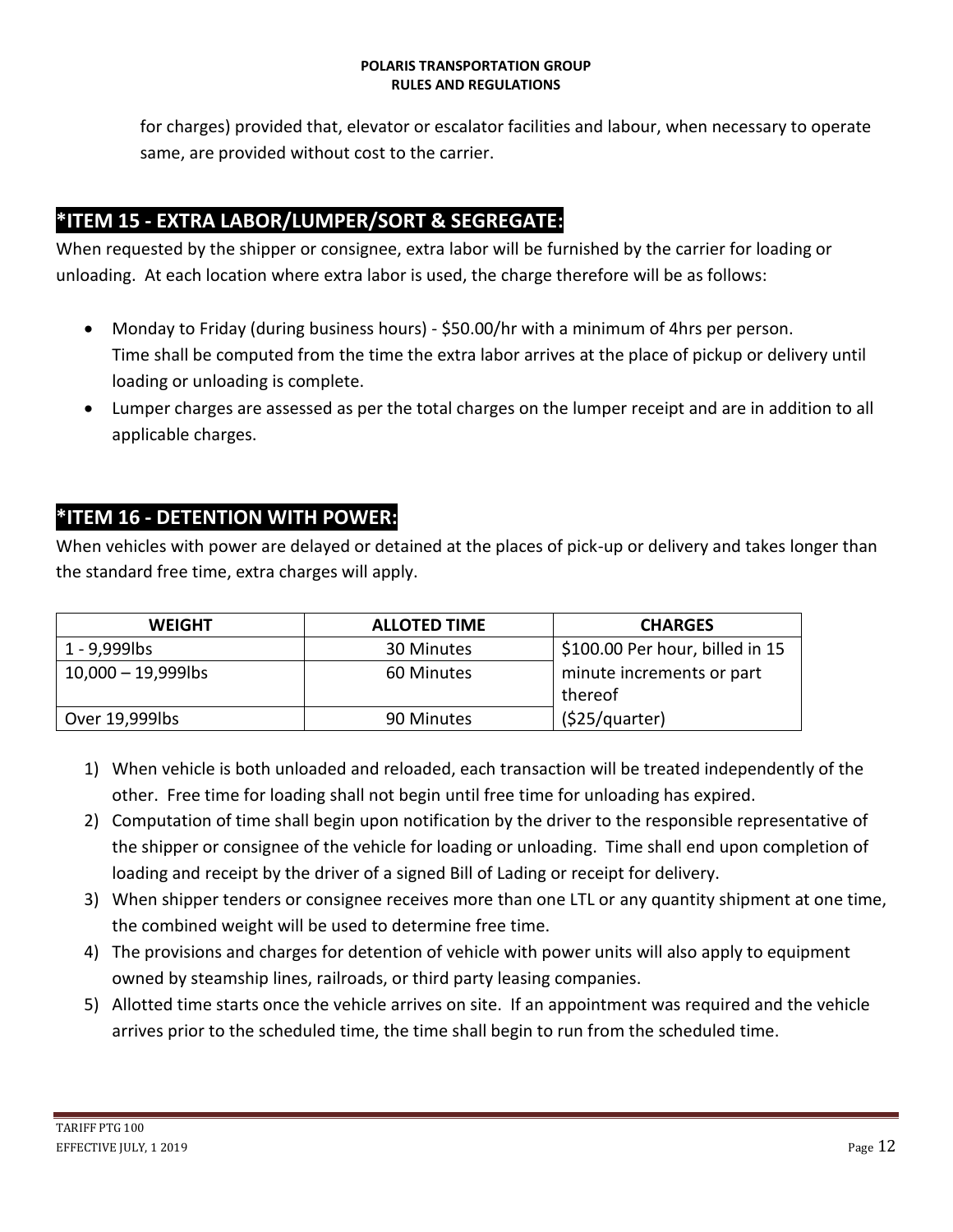# **ITEM 17 - DETENTION WITHOUT POWER:**

When the carrier spots/drops empty or loaded vehicles, without power units, on the premises of shipper or consignee for loading or unloading. Charges will be assessed as follows:

- Vehicles without power units will be allowed 24 hours free time for loading, unloading or customs clearance for each vehicle actually or constructively placed.
- The 24hrs free time shall commence at the time of actual placement.
- After expiration of free time provided, a fee of \$100.00/day will apply until the vehicle is returned.

### **ITEM 18 - LIFTGATE SERVICE:**

Where carrier is required or requested to employ hydraulic lifting or lowering devices to accomplish pickup or delivery of the goods to or from carrier's vehicle. Service requested under this item on the bill of lading will be assessed a charge. If the service is not performed, the charge will be cancelled. Charge for liftgate as follows:

- Pickup and Deliveries in Canada for 1-4 skids \$50.00 flat per shipment
- Pickup and Deliveries in the US for 1-4 skids \$75.00 flat per shipment
- Shipments larger than 4 standard skids, contact Polaris for correct rate.

Liftgate service will not be provided on single handling units weighing more than 1500 lbs. and/or having dimensions greater than 48" x 72" x 72". All deliveries will be charged for liftgate where a forklift or dock is not present and the shipment weighs 100 lbs. or more. Any notation on the Bill of Lading stating that no liftgate is necessary will be null and void unless notation specifically states that a forklift is on site or that a dock is present. Only company employees will be allowed inside carrier trailing equipment. Consignees will not be allowed to break down their freight nor offload by hand in order to avoid paying for liftgate services.

The charges provided in this item apply separately for pickup and separately for delivery and are in addition to all other lawful charges.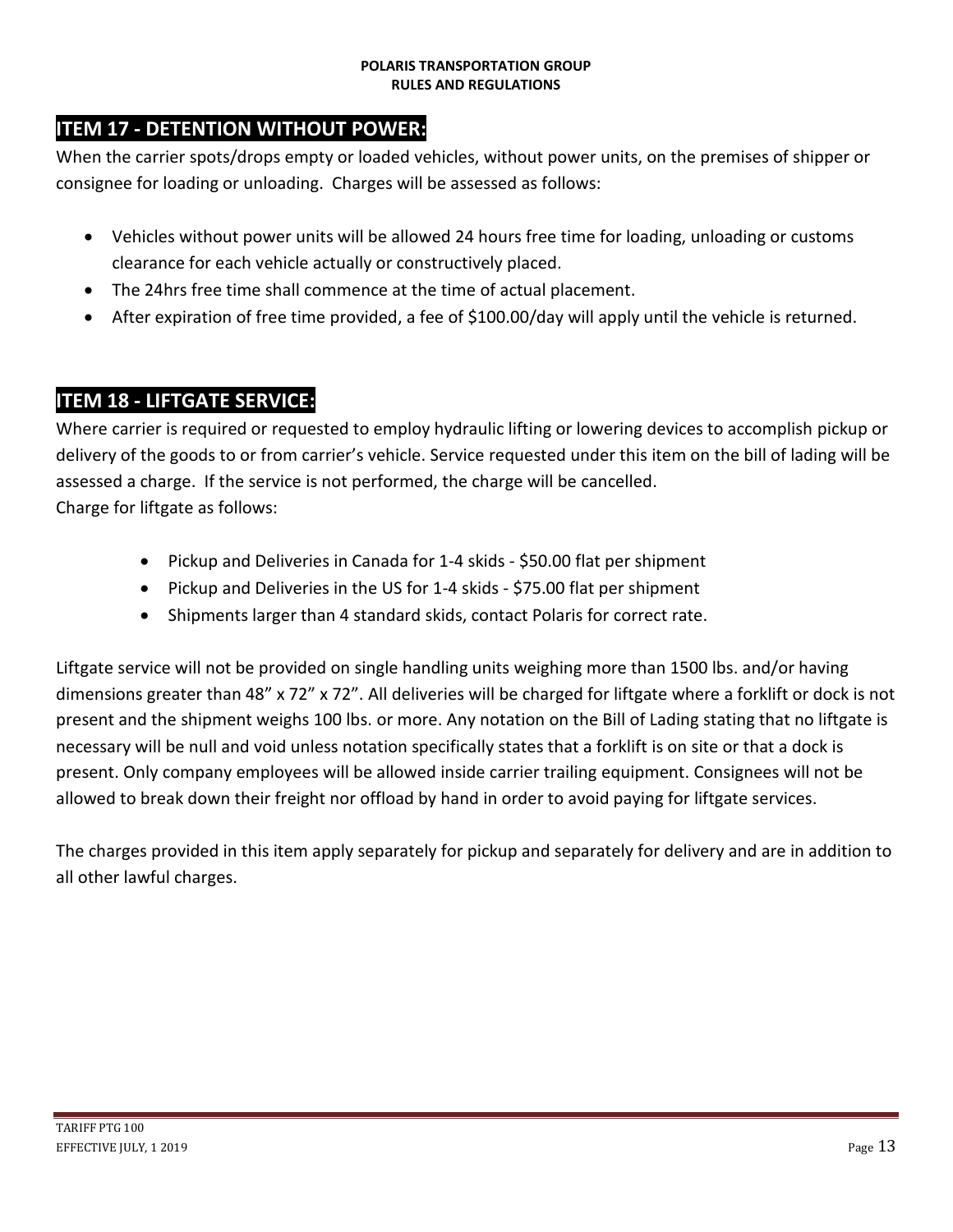# **\*ITEM 19 – RESIDENTIAL / NON-COMMERCIAL:**

Shipments which are picked up at or delivered to residences or non-commercial will be subject to the following charges. Includes but is not limited to, home based businesses, condominiums, apartments, camps, dormitories, estates, farms, ranches, rectories and other locations where the premises on which a dwelling for living is located.

- Pickup and Deliveries in Canada for  $1 4$  skids \$50.00 flat per shipment
- Pickup and Deliveries in the US for  $1 4$  skids \$75.00 flat per shipment
- Shipments larger than 4 standard skids, contact Polaris for correct rate.

Before attempting delivery the carrier must reach an agreement with the consignee or shipper regarding the date and time (approximate) of such delivery. For this appointment charges will apply. All non-commercial deliveries will be charged for liftgate where a forklift or dock is not present and the shipment weighs 100 lbs. or more. Any notation on the Bill of Lading stating that no liftgate is necessary will be null and void unless notation specifically states that a forklift is on site or that a dock is present. Only company employees will be allowed inside carrier trailing equipment. Consignees will not be allowed to break down their freight nor offload by hand in order to avoid paying for liftgate services.

Carrier does not provide inside delivery service to non-commercial consignees.

The charges provided in this item apply separately for pickup and separately for delivery and are in addition to all other lawful charges.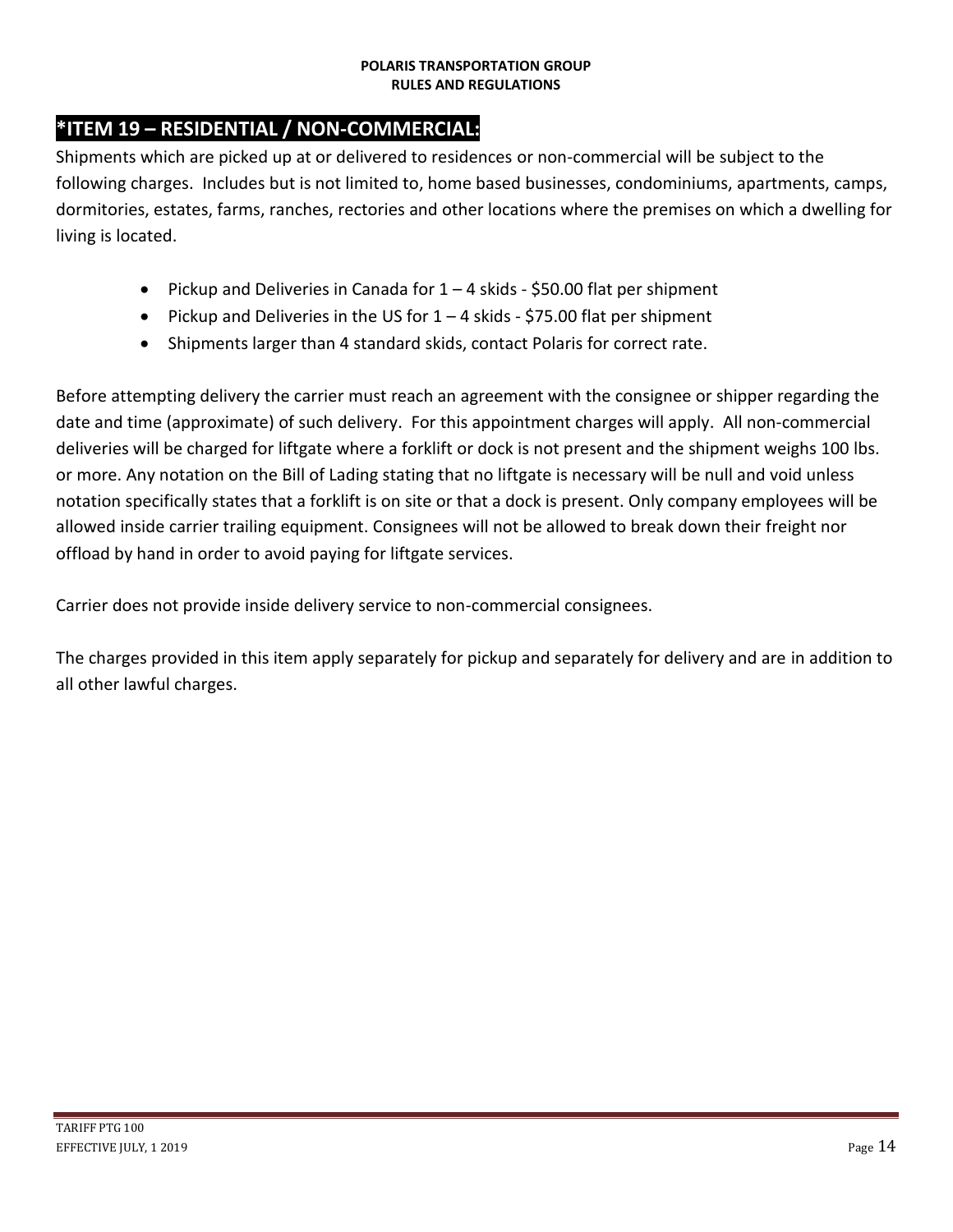### **ITEM 20 - RECONSIGNMENT:**

A request for the reconsignment or diversion of a shipment will be subject to the following definitions, conditions and charges:

#### **1) DEFINITIONS OF RECONSIGNMENT OR DIVERSION:**

- a) A change in the name of the consignor or consignee.
- b) A change in the address of delivery within the original destination point.
- c) A change in the destination point.
- d) Cancellation of the shipment after commencement of loading.
- e) Refused shipments being returned to the original shipper.
- f) Mislabeled freight needing to be rerouted

#### **2) CONDITIONS:**

- a) Requests for reconsignment must be made or confirmed in writing and the carrier must be satisfied that the party making the request has the authority to do so. Conditional or unqualified requests will not be accepted.
- b) Carrier will make a diligent effort to execute a request for reconsignment, but will not be responsible if such service is not preformed.
- c) All charges applicable to the shipment whether accrued or accruing must be paid or guaranteed to the satisfaction of the carrier before reconsignment will be made.
- d) Only entire shipments, not portions of shipments, may be reconsigned.
- e) An order for reconsignment of a shipment will not be considered valid, unless and until the original Bill of Lading is surrendered for cancellation, endorsed, or exchanged.
- f) Reconsignment will NOT be permitted on "bond" shipments.
- g) Carriers do not obligate themselves to notify consignees of arrival of shipment prior to delivery thereof, but when so requested in advance a reasonable effort will be made to do so.
- h) Reconsignments can take 24 to 48 hours to arrange.

#### **3) CHARGES:**

Reconsignment as defined in Paragraph (1) will be subject to the following:

• Change in documentation =  $$8.50/c$ wt subject to a  $$75.00$  minimum charge plus transportation to deliver to new destination, using Polaris Transportation Groups tariff, including any minimum charge, if applicable.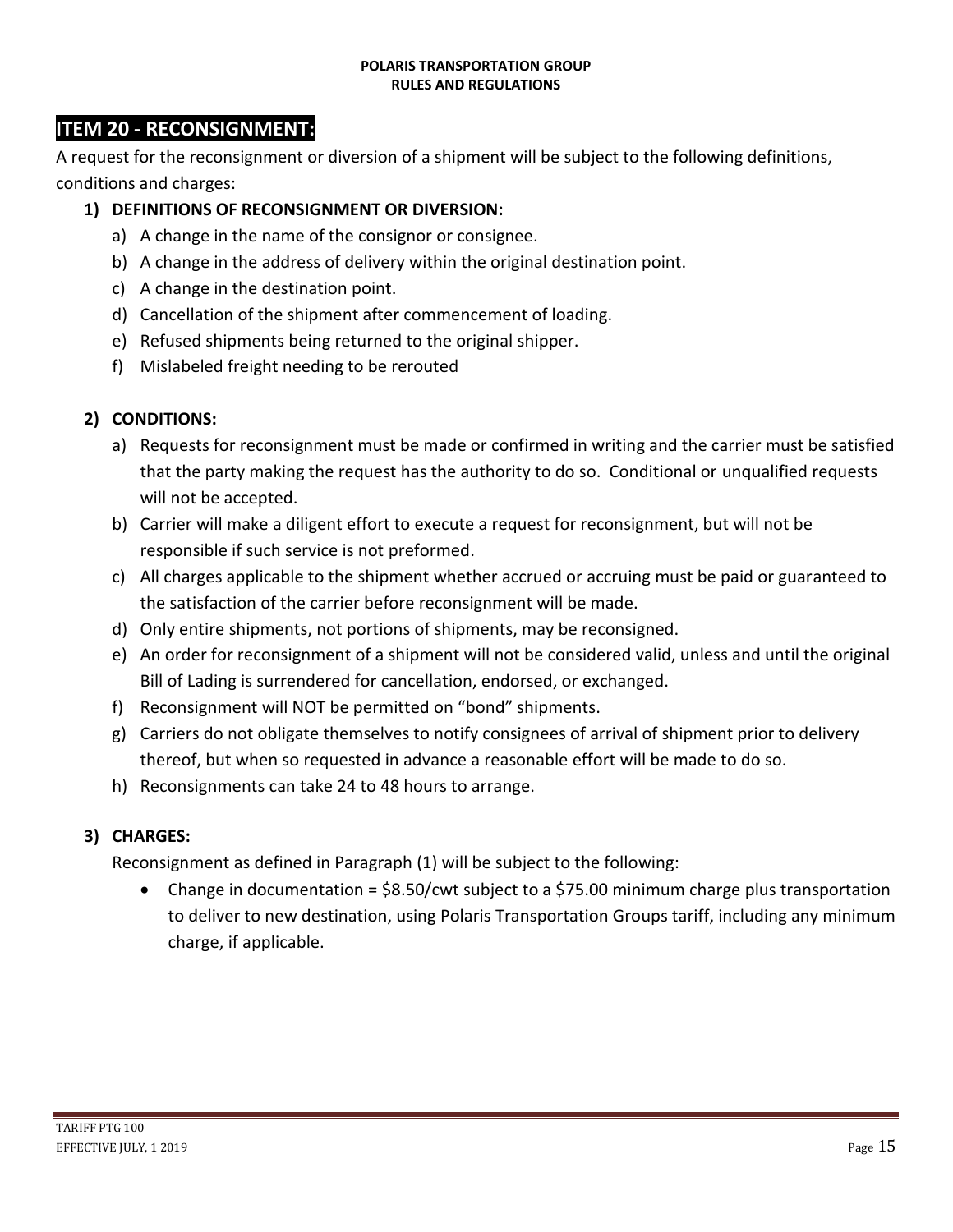# **ITEM 21 - WEEKENDS, HOLIDAYS OR AFTER BUSINESS HOURS PICKUP OR DELIVERY:**

When shipper or consignee requests carrier to pick up or deliver freight on Saturdays, Sundays, Holidays, or after business hours, such service will be subject to the following charges:

 $\bullet$  \$150.00/hr with a minimum of 4hrs (\$600.00 min)

**Note:** After business hours (Monday to Friday) are between 5:00pm to 8:00am.

### **ITEM 22 - REDELIVERY:**

When a shipment is tendered for delivery and, through no fault of the carrier, such delivery cannot be accomplished, no further tender will be made except upon request. Additional tenders and final delivery will be subject to the following charge:

- LTL \$75.00 min, \$8.50/cwt
- TL \$160.00 min, \$80.00/hr

## **ITEM 23 - VEHICLES FURNISHED, BUT NOT USED:**

When the carrier, upon receipt of a request to pick-up a shipment, or to furnish a vehicle to pick-up a shipment, or for the exclusive use of a consignor, has dispatched a vehicle for such purpose and, due to no disability, fault or negligence on the part of the carrier the vehicle is not used, the following charges apply:

- $\bullet$  LTL \$50.00
- FTL \$350.00

# **ITEM 24 - REFUSED AND RETURNED FREIGHT:**

- 1) When shipments are refused by consignee, carrier's agent shall promptly notify the customer, giving reason for refusal. Such freight will be handled in accordance with this item and shall be subject to storage charges if applicable.
- 2) Shipments must be kept intact. If consignee refuses any part of a shipment, the whole shipment will be considered refused and delivery withheld until authority is obtained from shipper to deliver a portion only.
- 3) Refused shipments shall be:
	- Returned to the place of original pick-up or;
	- Relinquished at carriers terminal to consignor or to consignor's representative; or
	- Delivered to such location as may be agreed between the shipper and carrier.
- 4) Unless otherwise agreed, when reference is made hereto, the charge will be as follows:
	- \$5.00/cwt subject to a \$50.00 minimum charge in addition to original freight charges and freight charges to return.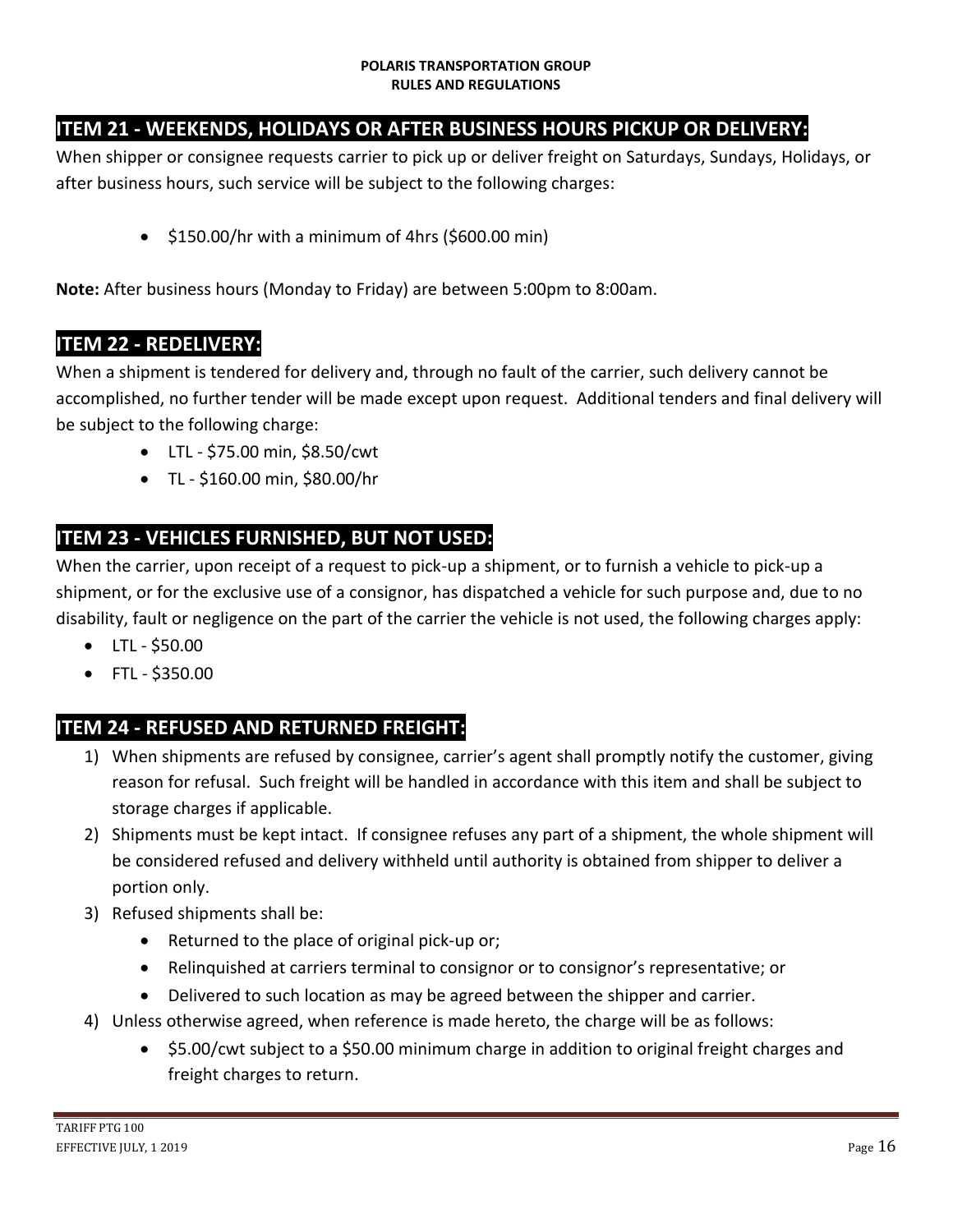# **ITEM 25 - DROP OR SPOT TRAILER/CONTAINER:**

Trailers or containers may be "dropped" or "spotted" without power units in order to facilitate loading or unloading. When the carrier spots empty or loaded vehicles, without power units at consignor's or consignee's premises for loading or unloading the following charges will be assessed:

- 24hrs free from the time the trail/container was dropped or spotted
- $\bullet$  Local haul \$150.00
- Highway haul \$150.00 plus \$2.00 per round trip mile to/from the carriers terminal

### **\*ITEM 26 - DELIVERY BY APPOINTMENT/NOTIFICATION PRIOR TO DELIVERY:**

Any shipment where the carrier is required to make delivery during a specified time and/or date other than on its normal delivery schedule, including any shipment where the carrier is required to contact the consignee prior to delivery, shall be considered an appointment and is subject to the following charge:

- Eastern Ontario- \$100.00 per appointment
- All other areas \$25.00 per appointment

All appointments for freight must be made by the carrier. Any pre-set appointments scheduled by a third party will not be honored regardless of notification. Appointment charges are applicable.

Pick up service is provided with a minimum of 2 hours notification from the shipper's close time. Route driver availability varies by area and daily freight volume. Two hour minimum notification does not guarantee pick up service. While appointment pick-ups are not guaranteed, carrier will schedule appointment and make the best effort to arrive within window provided. Any shipper with a close time prior to 1430 hours must be confirmed and arranged with the dispatch office at carrier's relevant service center regardless of lead time from notification.

### **\*ITEM 27 - INSIDE PICKUP OR DELIVERY:**

When requested by the shipper or consignee, the carrier may move shipments or portions of shipments from or to positions beyond the immediately adjacent loading or unloading positions. Inside pickup or delivery service will be subject to the following charge:

- Pickup and Deliveries in Canada for 1-4 pallets \$50.00 per shipment (not including detention with power, see detention with power rules regarding allot time per shipment).
- Pickup and Deliveries in the US for 1-4 pallets \$75.00 per shipment (not including detention with power, see detention with power rules regarding allot time per shipment).
- Shipments larger than 4 standard skids, contact Polaris for correct rate.

For pickup or delivery made above or below the entry floor, add \$40.00 per carry per floor.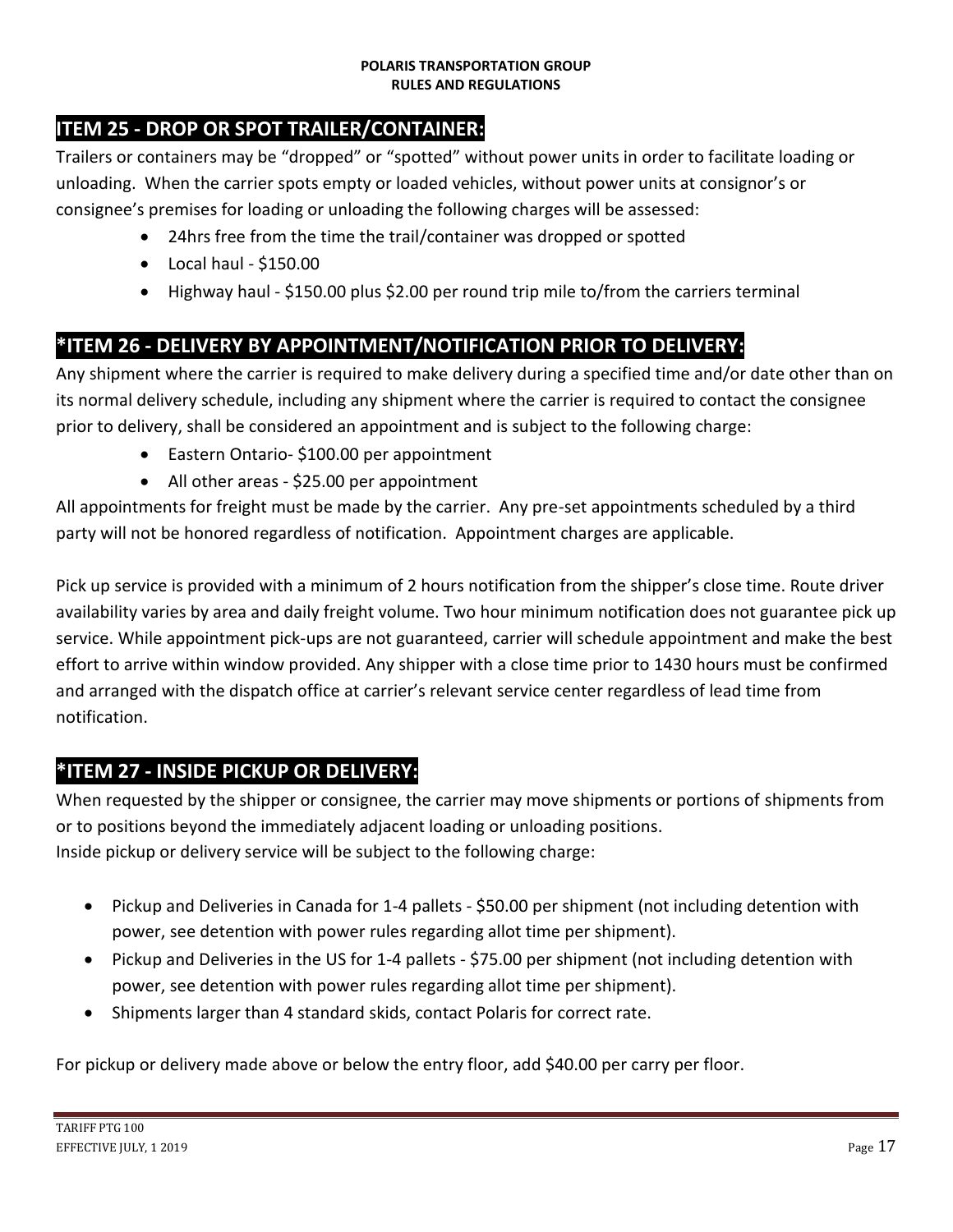If a shipment tendered for inside delivery exceeds an average of 1500# per skid, inside delivery may be limited.

The charges provided in this item apply separately for pickup and separately for delivery and are in addition to all other lawful charges.

### **ITEM 28 - CROSS DOCK FEES:**

The carrier, at the specific request of the customer, will at the carrier's warehouse unload freight from one trailer or container and reload the freight into another trailer or container. The charge of this service is as follows:

- a) LTL \$10.00 per pallet
- b) FL skidded freight \$250.00 per trailer/container
- c) FL loose freight \$600.00 per trailer/container

### **ITEM 29 - BORDER PROCESSING FEE:**

The following border processing fee will apply on all cross-border shipments between Canada and the United States. The fee will be billed to and payable by the party responsible for the line haul freight charges and will be in additional to all other applicable charges.

• \$25.00 per shipment

#### **ITEM 30 - FUEL SURCHARGE PROGRAM:**

All shipments are subject to but not limited to a minimum surcharge of 16.0 % (LTL) and 28.0 % (TL).

The fuel surcharge may be higher than published. As conditions necessitate, Carrier reserves the right to assess an emergency fuel surcharge. In the event this surcharge is implemented, consignees and consignors will be advised by written notification, website, or as a separate item on the delivery receipt or invoice.

The surcharge will apply to the transportation charges derived from the application of rates and minimum charges in the tariff and be subject to a weekly adjustment, effective each Monday, the same day the DOE updates the fuel prices. The DOE fuel price information is available 24 hrs at 202-586-6966 or at: http://tonto.eia.doe.gov/oog/info/wohdp/diesel.asp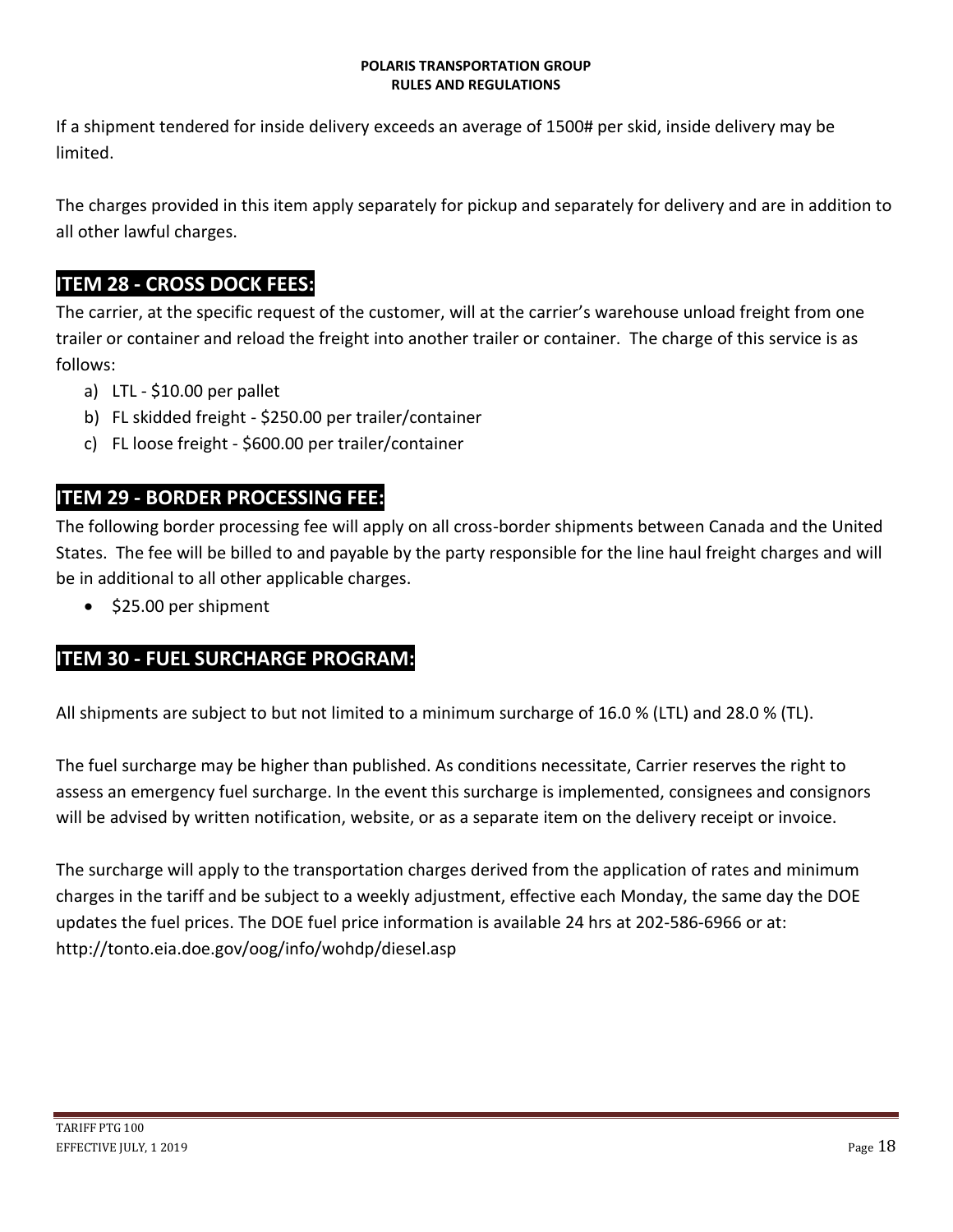### **ITEM 31 - STORAGE:**

Undelivered freight and freight awaiting transportation, held in or on the carrier's premises or truck by reason of an act or an omission of the consignor, consignee or owner, or for custom clearance or inspection and through no fault of the carrier, will be considered stored and subject to the following storage provisions:

#### **1) Computation of time:**

- a) Storage charges on freight awaiting transportation will begin 24hrs after freight is received by carrier, or immediately after one attempted delivery.
- b) Storage charges will end at 7:00 AM of the day which the carrier receives instructions to delivery or transport the freight, unless such instructions specify delivery or transportation at a later date, in which case charges will end at 7:00 AM of the date specified.
- c) Any fraction of a day will be counted as a day.
- d) Weekend (Saturday and Sunday) and Holidays will not be included in the computation of free time, but will be included in the assessment of charges.

#### **2) Charges (LTL only):**

\$45.00 per day minimum per shipment, or \$2.15 per cwt per day.

# **\*ITEM 32 - TRADE SHOW, EXHIBITION SITES, CONVENTION CENTRES, ADVANCED WAREHOUSES, BIG BOX RETAILERS:**

- 1) Polaris Transportation does not service these points.
- 2) Should a shipment inadvertently be tendered that originates at or is destined to trade shows, exhibition sites, Freeman holding warehouses, grocery warehouses, distribution centers, big box retailers will be subject to an additional charge with a minimum of \$400.00 and an hourly fee of \$200 per hour, or fraction thereof after one hour, from the first to the last minute of delivery. Please contact Polaris Transportation Group for more details.
- 3) Drayage fees will still apply to all North American Show Moves.
- 4) Goods are subject to a Minimum Density of 10lbs per Cubic Foot or Actual Weight (whichever is greater)
- 5) Late Cancellation (For Booked Moves Cancelled Less than 3 hours before scheduled P/U), will be subject to a fee of \$ 200.00.

#### **Detention for trade shows, exhibitions, convention, warehouses, retailers:**

| <b>WEIGHT</b> | <b>ALLOTED TIME</b> | <b>CHARGES</b>                       |
|---------------|---------------------|--------------------------------------|
| LTL           | ΝA                  |                                      |
| Half T/L      | ΝA                  | \$200.00 per hour or part<br>thereof |
|               | ΝA                  |                                      |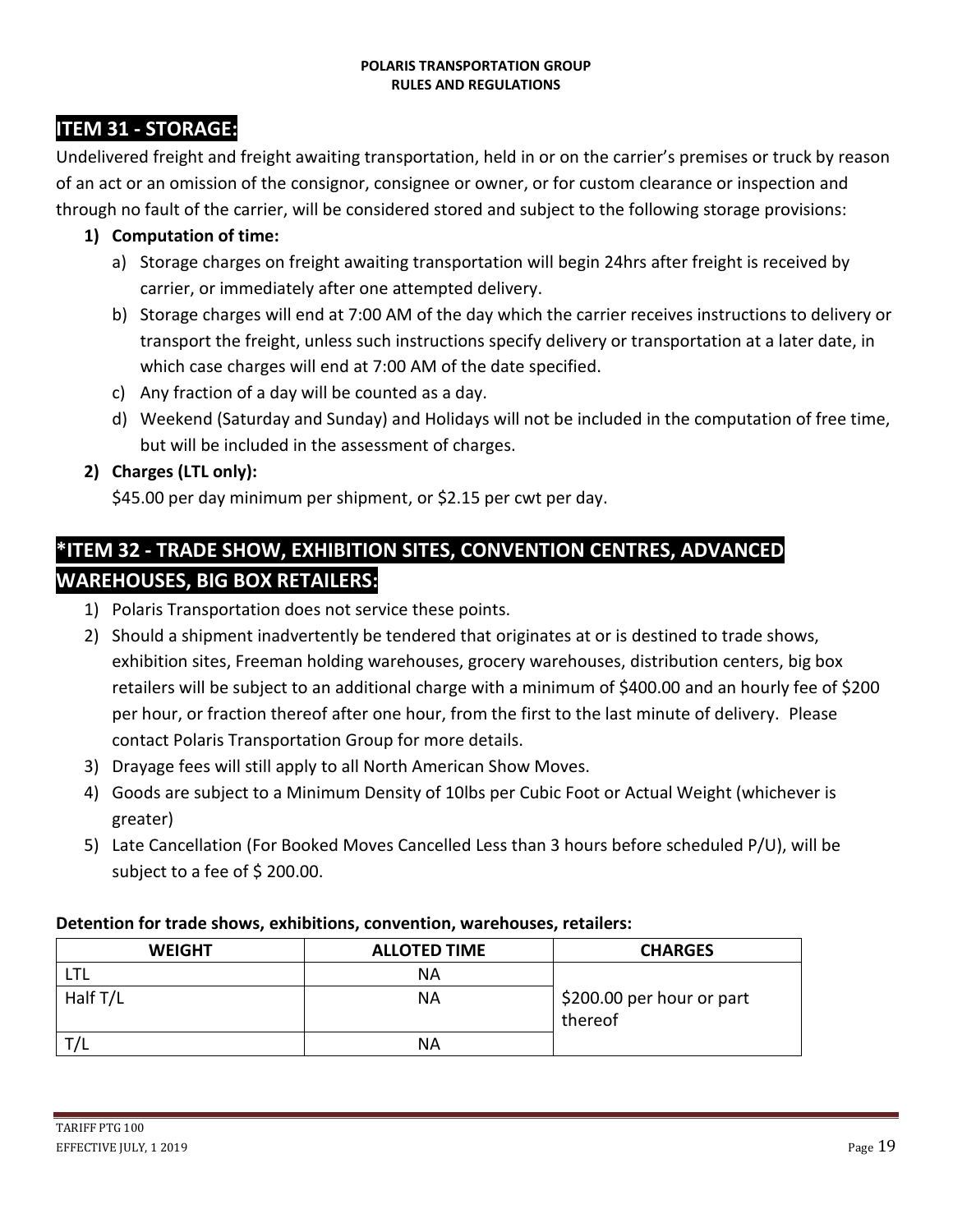### **ITEM 33 – LIMITATION OF LIABILITY:**

This rule explains the liability limits and conditions established by Carrier for all shipments handled.

#### **Limitation of Liability (Excluding Mexico – See Item #34):**

- 1) In no event shall the Carrier be liable to any party for loss of profit, income, interest, attorney fees or are incidental, consequential, special, punitive or exemplary, whether or not Carrier knew or should have known that such damages might be incurred by the Shipper, Consignee or a Third party. Where the rate is dependent on value, Shippers are required to state specifically in writing on the bill of lading the declared value of the property.
- 2) Unless the Shipper declares excess value on the Bill of Lading, requests excess liability coverage, and pays an additional charge, Carrier's maximum liability is \$2.00 per pound per individual lost or damaged piece within the shipment, subject to \$150,000.00 maximum total liability per shipment.
- 3) The provisions of this item will not apply on articles subject to a specific released value, including but not limited to the following Tariff PTG 100 Items: Item 33-1 (Limitation of Liability) – Incandescent, Fluorescent or any other type of lighting tube or

bulb.

Item 33-2 (Limitation of Liability) – Uncrated Auto Body Parts and any unpacked metal or pipe. Item 33-3 (Limitation of Liability) – Used, Reconditioned or Refurbished articles or parts.

- 4) If the shipper does not properly describe the freight on the Bill of Lading or uses a description of "FAK" or "Freight All Kinds" or other language that does not properly identify the commodities shipped, subsequent claims for shortage or damage will be based on the lowest value of any commodity contained in the shipment.
- 5) Liability for loss, damage or destruction of property bought over the internet from companies including, but not limited to eBay, Amazon and others, which is not new merchandise, will be subject to a maximum liability of \$0.10 per pound where the carrier liability is established.
- 6) Liability for loss, damage or destruction of merchandise or property including, but not limited to, displays, floor models, tradeshow items, demos and the like will be subject to a maximum liability of \$0.10 per pound where the carrier liability is established.

# **ITEM 33-1 LIMITATION OF LIABILITY – INCANDESCENT, FLUORESCENT OR ANY OTHER TYPE OF LIGHTING TUBE OR BULB:**

Shipments of any Incandescent, Fluorescent or any other type of lighting tube or bulb will be accepted for transportation only when the consignor releases the value of the property to a value not exceeding \$0.10 per pound with a maximum of \$10,000.00 per shipment.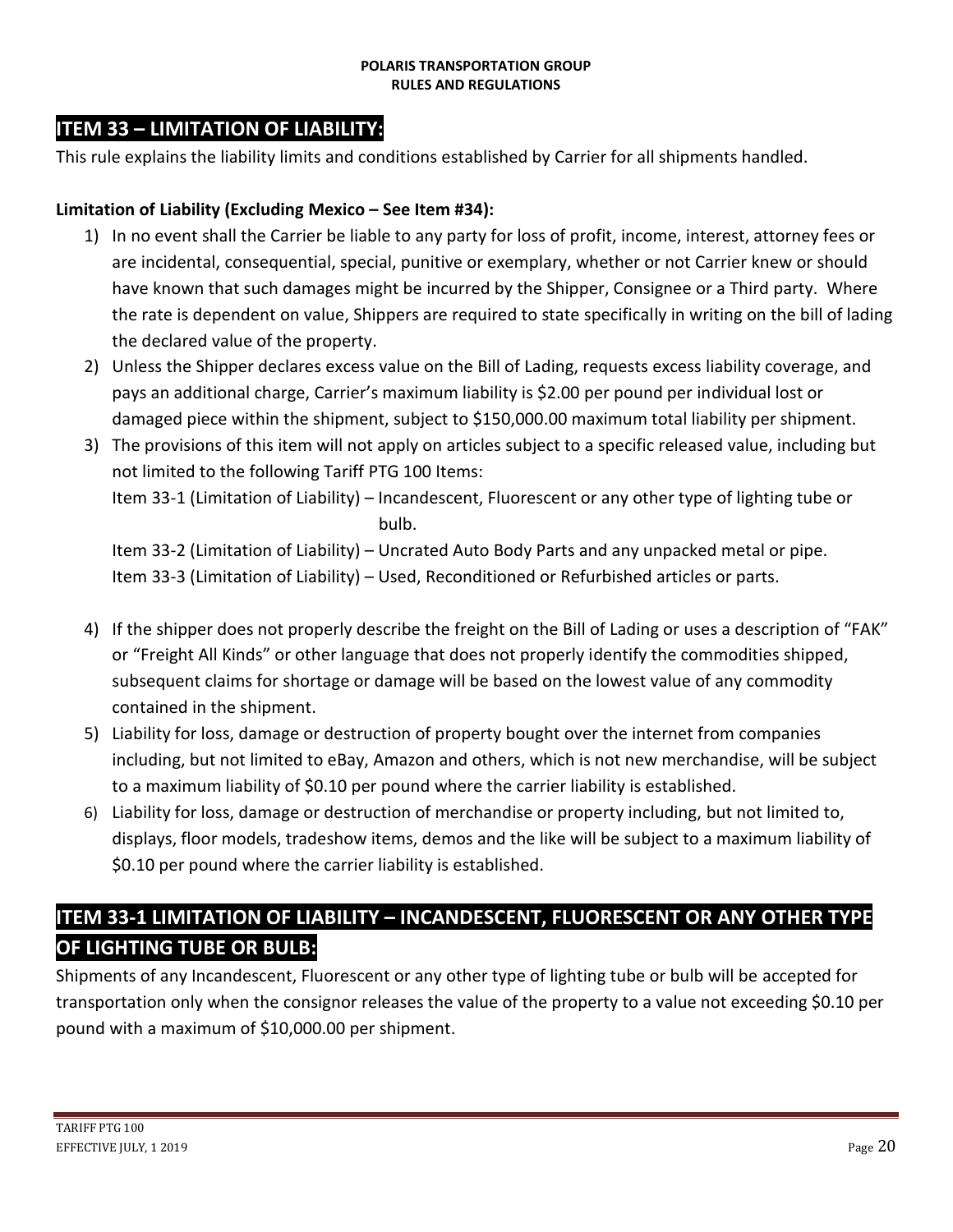# **ITEM 33-2 LIMITATION OF LIABILITY – UNCRATED AUTO BODY PARTS AND ANY UNPACKED METAL OR PIPE:**

Shipments of uncrated auto body parts and any unpackaged metal or pipe will be accepted for transportation only when the consignor releases the value of the property to a value not exceeding \$0.10 per pound.

### **ITEM 33-3 LIMITATION OF LIABILITY – USED, RECONDITIONED OR REFURBISHED ARTICLES OR PARTS:**

- 1) Commodities which are shipped as "used", "reconditioned", or "refurbished" will be accepted for transportation only when the consignor releases the value of the property to a value not exceeding \$0.10 per pound.
- 2) Failure of the consignor to release the value of the property to a value not exceeding \$0.10 per pound or declare that the commodity is "used", "reconditioned", or "refurbished" shall not alter the application of this item.

# **ITEM 34 –LIMITATION OF LIABILITY – MEXICO:**

1) Any shipment originating outside of Mexico with ultimate destination in Mexico, or originating in Mexico with ultimate destination outside Mexico, Polaris Transportation Group shall have no liability either for itself or for any Mexican Carrier involved in the move, for loss, damage or delay which occurs within Mexico, or while in the possession of the designated custom broker, freight forwarder, drayage company, etc.

### **ITEM 35 - EXCESS VALUATION:**

- 1) All rates and charges are based on a liability not exceeding \$2.00 per pound, unless a higher value is declared by the shipper.
- 2) The Shipper may request "Excess Valuation Coverage" and if the carrier accepts liabilities up to a stated declared value, an excess valuation charge of 2% of the total declared value in excess of \$2.00 per pound will be assessed, subject to a minimum charge of \$75.00 per shipment.
- 3) Proper invoices must be supplied to verify the value of goods.
- 4) All valuation charges are payable by the customer.
- 5) The fee for excess liability coverage is not recoverable in the event of cargo claim for loss or damages.
- 6) Where the rate is dependent on value, Shippers are required to state specifically in writing on the bill of lading the declared value of the property.
- 7) For items of "excess valuation" approval must be granted by Carrier's operations management for Director of Cargo Claims and Quality. When approved in advance, excess liability coverage as defined above will be applicable.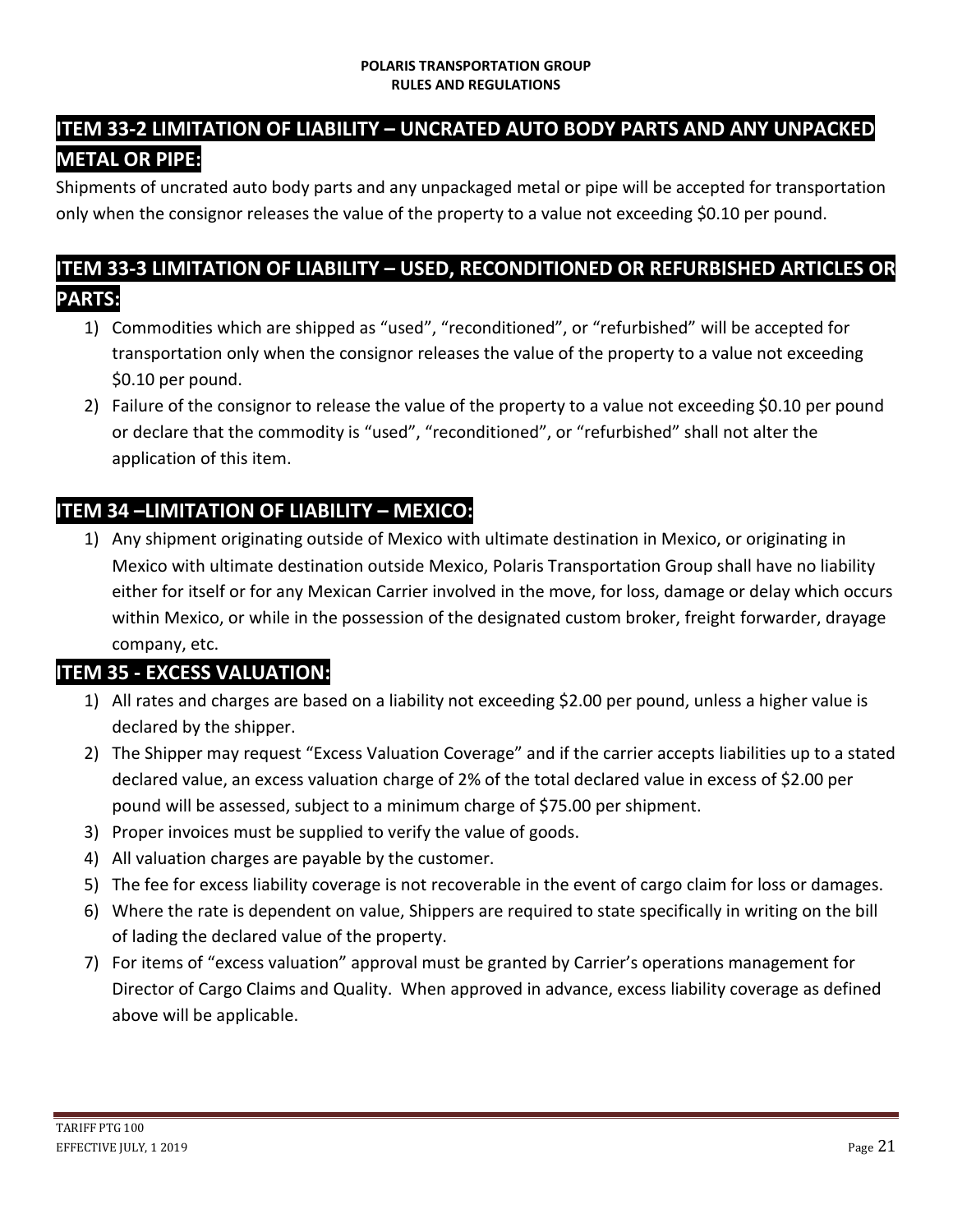### **ITEM 36 - CLAIMS FOR OVERCHAGES, SHORTAGES AND DAMAGES:**

- 1) The consignee must note any apparent damages or shortages to the shipment on the delivery receipt AT THE TIME OF DELIVERY. The shipper or consignee must immediately report the potential damage, loss or shortage to the carrier via email or by fax (attention OS&D).
- 2) In the case of damage, the carrier may exercise the right to arrange for a cargo damage inspection and take photographs. In the meantime, the consignee must not unpack, disturb or discard any of the packaging or product. Disturbing the shipment could disqualify your claim. Packaging must be retained for inspection by Polaris Transportation Group.
- 3) Any shipments that are shipped at the Owner's Risk shall relieve the carrier from liability for any loss or damage to the shipment.
- 4) Materials must be properly classified, described, packaged, marked, and labeled and are in proper condition for transportation according to the applicable regulations of the Department of Transportation and the National Motor Freight Classification as shown in the NMFC 100 Series.
- 5) Salvage on damaged goods must be retained by the customer in the event a claim is paid. The salvage will then be given to the Carrier.
- 6) The failure of a claimant to act upon a written request for documentation, freight charge payment, claim amendment, salvage request or return a proof of loss statement within thirty (30) days from the date of written request will cause the claim to be denied and it shall not be reopened.
- 7) Claims less than \$35.00 will not be honored. Administrative costs and following up on such claims would normally exceed the amount of recovery for the customer. Carrier's position is that filing and processing such claim is not economically prudent for any of the parties.
- 8) The following documents must accompany the claim:
	- a) Original supplier's invoice showing the value of the shipment.
	- b) Original bill of lading.
	- c) Final proof of delivery.
	- d) Itemized invoice outlining loss or damage to the shipment.
	- e) Copy of original paid freight bill.
- 9) Damages and shortages must be explicitly noted on the proof of delivery when such delivery is made. The following notations are not acceptable and will not entitle a claim to be filed.
	- a) Subject to Inspection.
	- b) Possible Shortage.
	- c) Possible Damage.
- 10) Time limit for filing claims:
	- a) Damage claims must be filed within 60 days from delivery.
	- b) Shortage claims must be filed: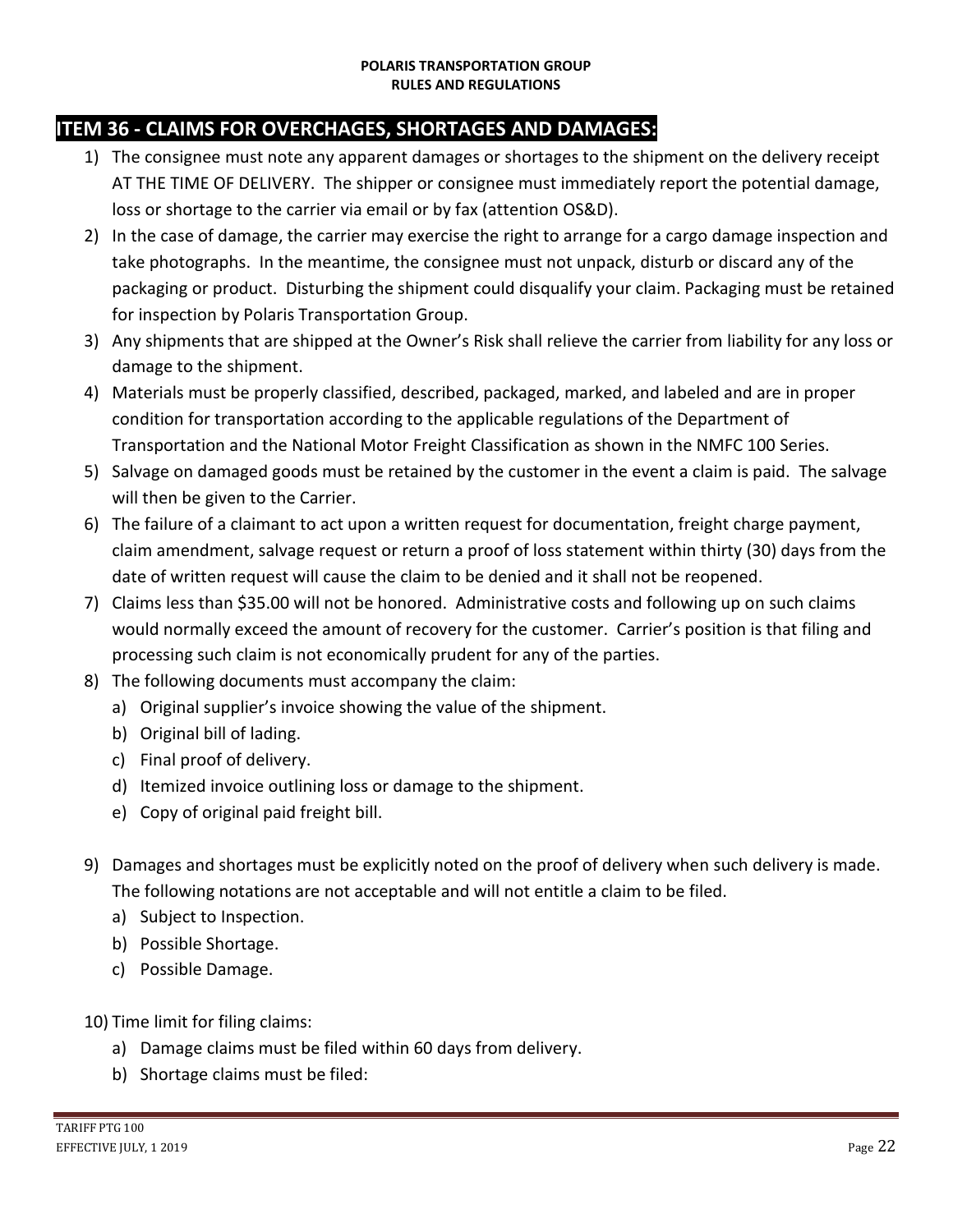- Part of shipment lost  $-60$  days.
- Complete shipment  $lost 9$  months.

### **ITEM 37 - NO LIABILITY:**

- 1) The carrier will not be liable for:
	- a) Damage, shortage or loss of any product or goods shipped at Owner's Risk as defined by this tariff or otherwise.
	- b) Damage, shortage or loss caused by improper or inadequate packaging, sealing, crating, loading, securing, or by any action or inaction that renders the good or product unable to withstand the ordinary rigours of transportation.
	- c) Hidden damage
	- d) Damage, shortage or loss on shipments tendered to carrier as Shipper's load and count.
	- e) Damage, shortage or loss caused by inherent defects/vice of the product or goods shipped.
	- f) Damage, shortage or loss as a result of infidelity, dishonesty or willful misconduct of any person in the employment of the carrier, any interline partner, agent or representative of the carrier.
	- g) Damage, shortage or loss as a result of conditions beyond the carriers control including but not limited to fire, explosions, lockouts, strikes, labour disputes, war, insurrection, terrorist attack, derailment, acts of public enemies, acts of governmental authority, embargos, quarantines, or acts of God including floods, tornadoes, earthquakes, unusually severe weather, or natural disaster.
	- h) Damage, shortage or loss as a result of direction to the carrier by the consignor, consignee or agents/representatives thereof.
	- i) Any costs or penalties arising from late deliveries or missed appointments. The carrier is not responsible for consequential loss or fines as a result of delay in delivery or non-compliance of the consignee's procedures.
	- j) Damage or loss where the Carrier has not inspected the cargo and there are no photographs of the cargo prior to it being moved, unpacked, discarded or otherwise disturbed.

### **ITEM 38 - DAMAGE TO CARRIER EQUIPMENT:**

- 1) The shipper or consignee shall be responsible for reporting any damage to and paying for repairs to the carrier's equipment including but not limited to power units and vehicles, trailers and containers caused by shipper or consignee as the case may be. The repair bill will be assessed against the customer regardless of the party responsible for the damage plus a service fee of \$50.00 per occurrence.
- 2) The shipper or consignee shall ensure that the carrier's equipment is not used for any purpose that is not within the scope of the service contracted for or otherwise explicitly agreed to by the carrier. Misuse includes but is not limited to movement of the carrier's equipment without an interchange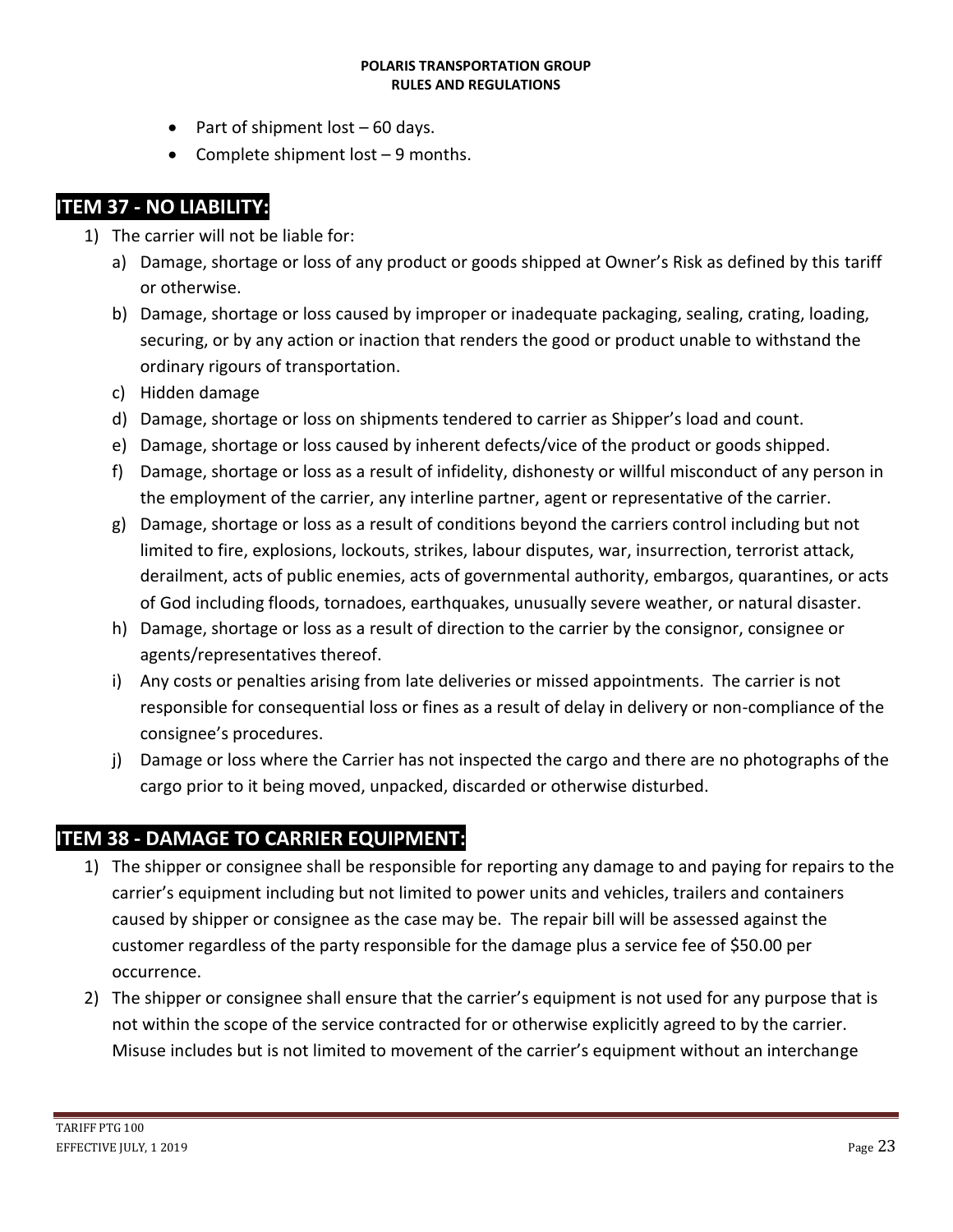agreement, improper loading, storage, shunting, etc… A misuse fee of \$500.00 per occurrence will be assessed against the customer regardless of the party responsible for the misuse.

# **ITEM 39 - BILL OF LADING AND FREIGHT BILL CORRECTIONS:**

- 1) Carrier's transportation services are governed by the Uniform Straight Bill of Lading terms and conditions shown in the NMFC in effect on the date of the shipment, unless modified by the rules and charges published in this tariff, or covered in a separate agreement between the Shipper and Carrier. A bill of lading form provided by Polaris Transportation Group, either as a hard copy form or through the use of its web site resources meets the requirements of the Uniform Straight Bill of Lading for these purposes. If a Shipper elects to use a non-authorized bill of lading contract or other form of freight receipt, such non-authorized forms are not contracts of carriage and Carrier will not be subject to its terms and conditions. The terms and conditions of the Uniform Straight Bill of Lading shall apply and govern.
- 2) Where a bill of lading issued by the Shipper is a non-authorized form, a driver or other carrier signature will acknowledge receipt of the freight only. Carrier driver's signature does not constitute acceptance of any terms (including, but not limited to, notations regarding special or consequential damages) which conflict or are inconsistent with the Uniform Straight Bill of Lading terms and conditions. Continued use of unauthorized bills of lading by Shipper does not constitute an implied acceptance or ratification by Carrier.
- 3) When the bill of lading does not indicate which party (Shipper, Consignee or 3rd party) is responsible for payment of the freight charges, the freight charges will be billed prepaid and freight charges assessed against the party identified as the shipper on the bill of lading, or its agent.
- 4) Any time Carrier must issue a freight bill correction, due to no fault of Carrier, to correct any invoice, freight bill or delivery receipt which was billed correctly by Carrier in accordance with the original bill of lading, the following provisions will apply:
	- a) Prior to delivery, a request to change the payment terms (prepaid or collect) or to add or change a third party payor on a freight bill will be permitted upon receipt of a corrected bill of lading ("CBOL") or letter of authority ("LOA") with written instructions from the Shipper. The fee to change a freight bill or issue a freight bill correction prior to delivery for payment terms, name or address or payor or otherwise is \$28.00.
	- b) After a shipment has been delivered, but prior to receipt of payment, a change in payment terms or payor will not be permitted unless written authorization is provided to Carrier by the party (Shipper, Consignee or third party) assuming responsibility for payment. Carrier reserves the right to disallow a requested change after shipment delivery if the new payor has not been extended credit, or if the bill of lading has been signed by the consignor, or if the shipment has been lost or damaged. The correction fee will be assessed against the Shipper unless the payor authorizes the change and agrees to pay or guarantees the payment of the fee. The fee to change a freight bill or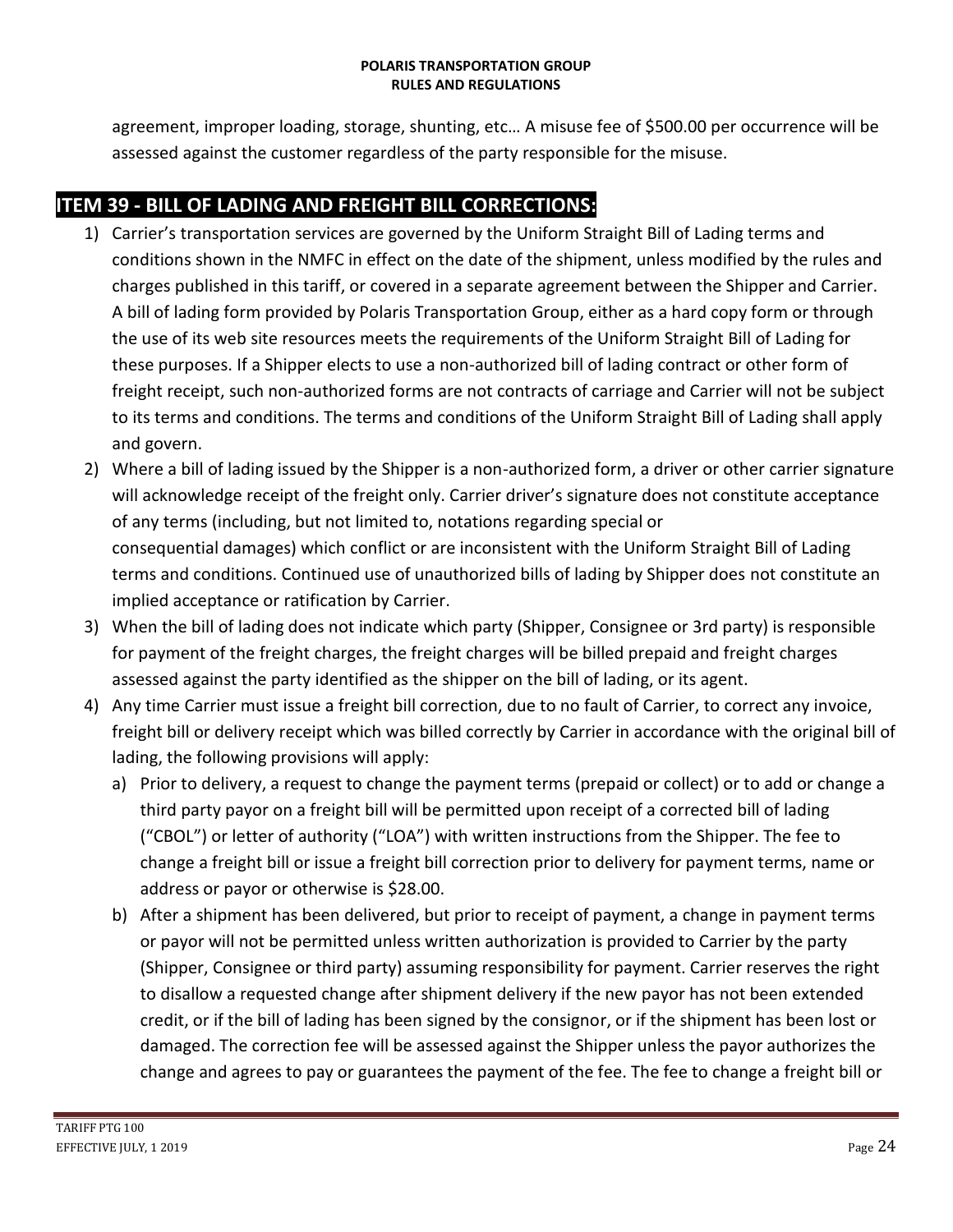issue a freight bill correction after delivery for payment terms, name or address of payor, or otherwise is \$28.00.

- c) After payment has been received based on the original terms of the bill of lading, requests to change the party responsible for payment of the freight charges may not be allowed without Carrier's approval. Carrier reserves the right to disallow a requested change after payment has been received if the new payor has not been extended credit. If a refund is requested, no refund shall be made until payment has been received. The correction fee will be assessed against the new payor. The fee to change a freight bill or issue a freight bill correction after payment has been received is \$28.00
- d) CBOL and/or LOA will not be accepted: (i) to change the released, declared or actual value of the commodity on the freight bill; (ii) to change the weight, commodity, cubic feet or density after freight has delivered, unless proof of weight, commodity or density can be established and accepted by Carrier as satisfactory proof. "Proof" is described as an invoice or packing slip along with a pre-printed spec sheet or catalog page, which lists the commodity description, weight and shipping dimensions. If an invoice and packing slip are not available, then a copy of the spec sheet or catalog page information identifying the freight must correspond to an order/product number, which can also be found on the original bill of lading. A new bill of lading covering the same shipment or another copy of the original bill of lading with typed or hand-written description, weight, density or class changes will NOT be accepted as proof; or (iii) to change a Shipper name/address or a Consignee name/address after freight has delivered.
- 5) Each bill of lading furnished shall be billed as an individual shipment. Bills of lading with multiple PO numbers will be billed as one shipment. Consolidation of multiple bills of lading will not be accepted.
- 6) Special BOL instructions that conflict with carrier rules tariff provisions shall be null and void in all cases
- 7) A shipper or paying party may not tender multiple bills of lading on a single day for the same consignee to avoid linear foot rating or volume shipment pricing. In these cases the bills of lading will be mastered billed as one shipment and rated on carrier linear foot rule or per customer rate agreement as it pertains to linear foot should customer have an exception published to carrier default linear foot rule. If linear foot rating does not yield a higher freight charge, the total charges for billing the shipments individually will be used.
- 8) A shipper or paying party may not tender two bills of lading on a single day for the same consignee and request master billing after freight tender in an effort to reduce overall freight charges. Master billing is offered with advanced notification and is charged accordingly.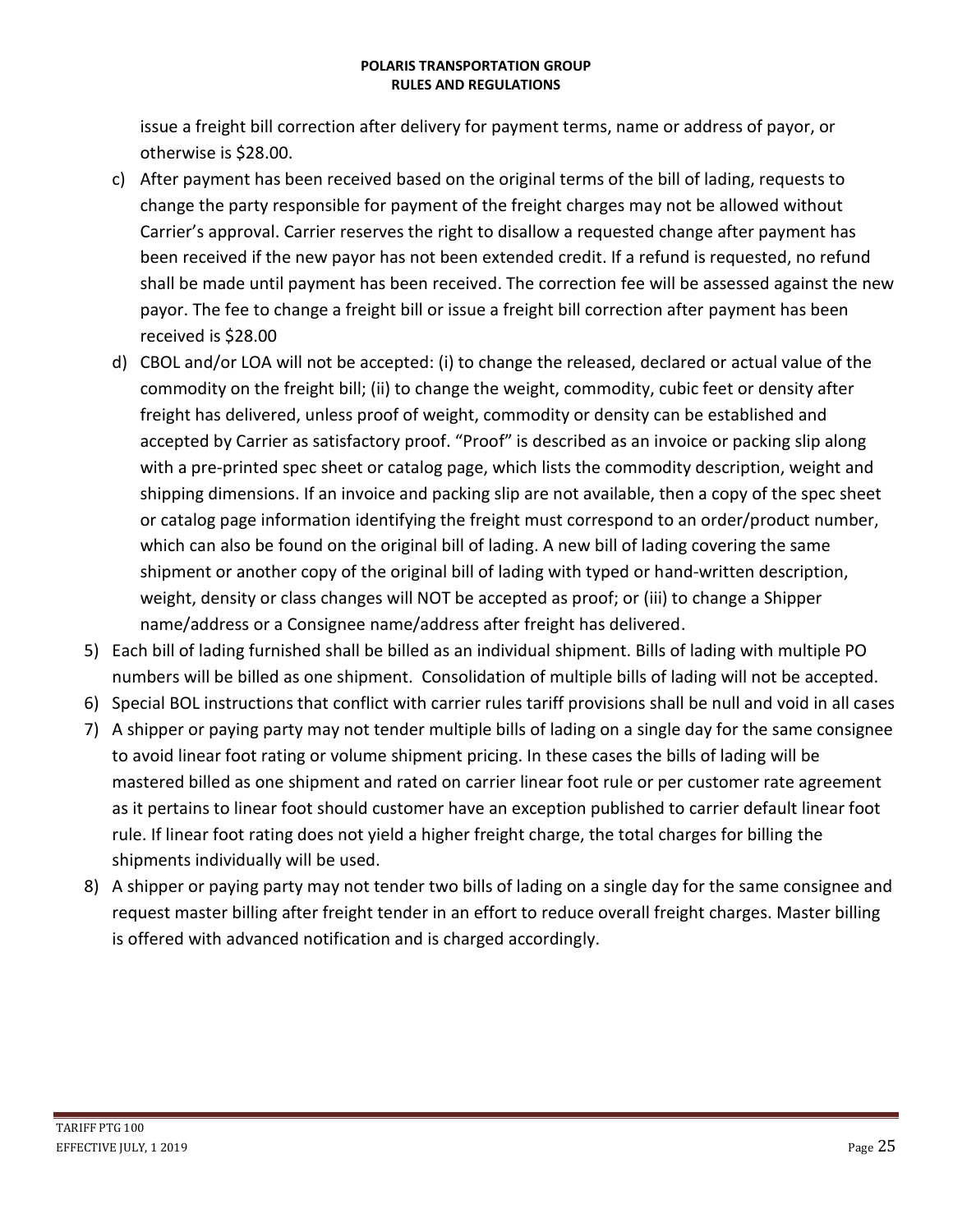### **\*ITEM 40 - CUSTOMS FEES:**

All shipments destined to Canada that fail to clear Customs at the border, through no fault of the Carrier, may be assessed one or more of the following charges:

#### **1) In Bond Fee:**

a) All shipments destined to Canada that fail to clear Customs at the border and must be held in a Customs Bonded Warehouse until cleared by Customs, will be assessed a charge of \$85.00. If it resor in Carrier having to remanifest the freight an additional fee of \$45.00 will be applicable.

#### **2) Customs Exam Fee:**

a) All shipments called for inspection by the Canada Border Services Agency (CBSA) or other government department (OGD) will be assessed a \$50.00 handling fee in addition to other charges that may be assessed to the Carrier by the Sufferance Warehouse inspection site. An extra stop charge of \$75.00 for docking to an Inspection facility will be applied. If it resorts in Carrier having to remanifest the freight an additional fee of \$50.00 will be applicable.

#### **3) Storage fees:**

a) All shipments held in a Custom Bonded Warehouse pending release from Customs will be assessed a storage fee (see Item 31 for Storage fees and conditions).

#### **4) Border Delay:**

a) All Shipments delayed at the border an additional fee of \$60 per hour will be applicable, allowing 2 hours free.

#### **5) Denied Entry:**

a) If a shipment is inadmissible and denied entry into Canada or the United States - the costs associated with bringing the shipment to a safe haven in the country of origin and return of the freight to the shipper will be applicable. A rate of \$3.00 per mile will be assessed on the mileage from the terminal to the intended border crossing and back. Driver detention will be applied per section 4 above.

### **ITEM 41 - CONSTRUCTION SITE/JOB SITE:**

A construction site/Job site is defined as a location where a facility is being built, erected or renovated, by one or more contractors, and the shipment is consigned to the contractor, c/o the facility being developed. Shipments consigned to construction sites will be assessed a charge of \$8.50/cwt with a minimum of \$100.00.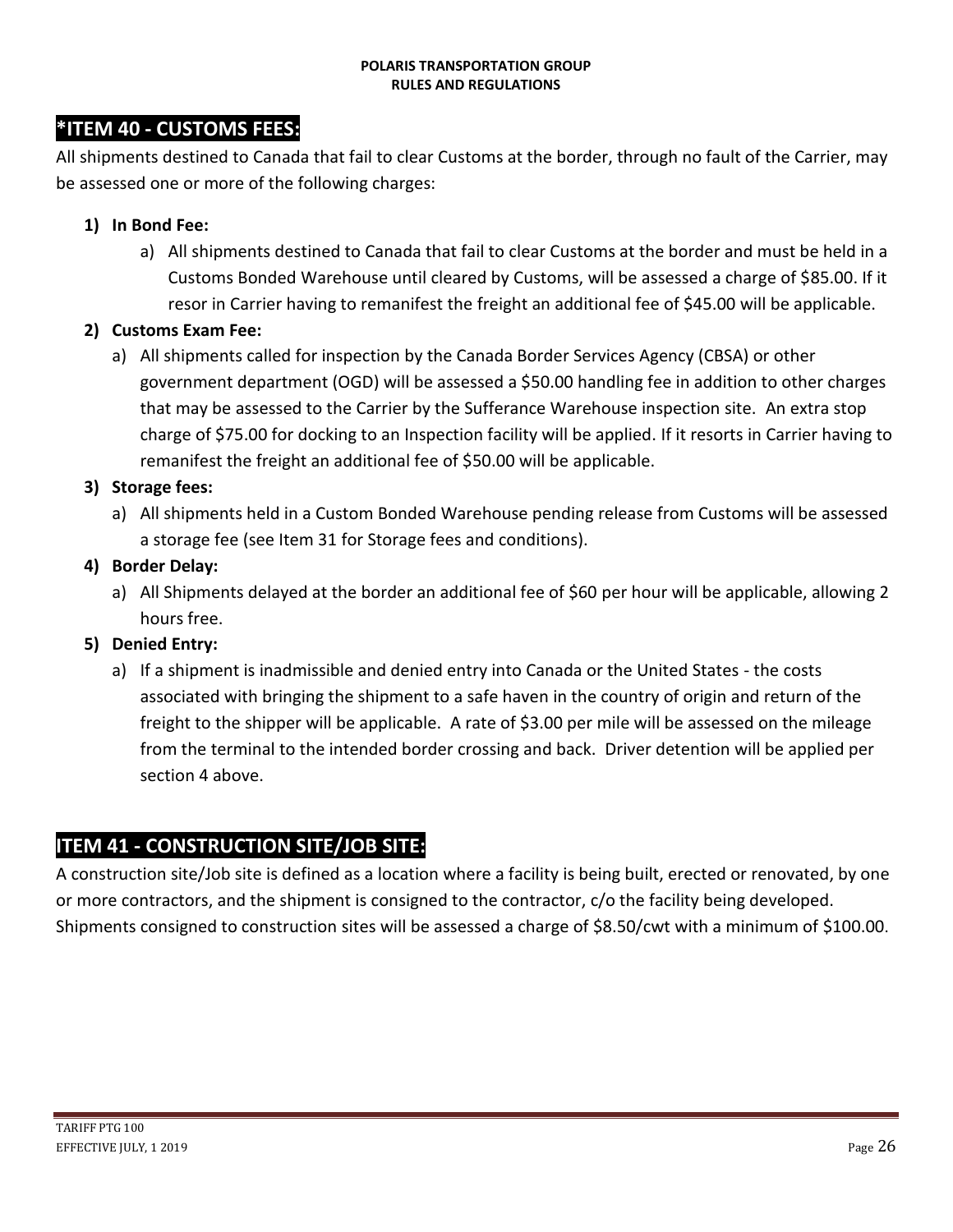## **ITEM 42 - QUOTATIONS:**

- 1) When the carrier is requested to furnish an estimate of published Tariff charges, either in writing or orally, such estimate will, if practicable, be given based on effective published Tariff provisions as applied in the facts concerning shipments, which are made known to the carrier.
- 2) Estimate of freight charges are furnished only as a convenience to the shipping public and represents nothing more than an approximation of freight charges, which are not binding either the carrier or the party requesting the estimate. If details provided for quoting purposes change at time of shipping, the quotation will become null and void and general Tariff rates will apply according to the new details.
- 3) All transportation charges on shipments will be assessed on the basis of published Tariff provisions in effect at the time of shipment as applied to the commodity shipped and the transportation and related services performed in connection therewith.
- 4) Shipments moving under spot quotes/agreements will move when equipment is available and carrier is not committed to standard or fixed transit times. Transit time is not guaranteed and will depend solely on availability.
- 5) Fuel surcharges will be applied at the rates in effect at the time of shipment pursuant to item 30 of this Tariff.
- 6) All quotations are valid for 2 weeks from date issued and will not be honored beyond the issued time frame.
- 7) All quotes must be referenced on the bill of lading or load confirmation for it to be honored.

### **ITEM 43 - WEIGHING AND REWEIGHING:**

The carrier reserves the right to weigh any shipment for the purpose of checking weight for revenue billing and to determine whether same conforms to State, Federal or Municipal laws, as to the maximum weight. Any penalties incurred by the carrier for overweight shipments when shipper weight is accepted and applied by the carrier are the responsibility of the shipper.

Rates referencing this Tariff do NOT include the cost of reweighing or inspecting shipments for class verification. Such charges will be assessed by Carrier with a \$35.00 surcharge on shipments. These surcharges do not include any adjustments to shipment charges resulting from weight or class changes.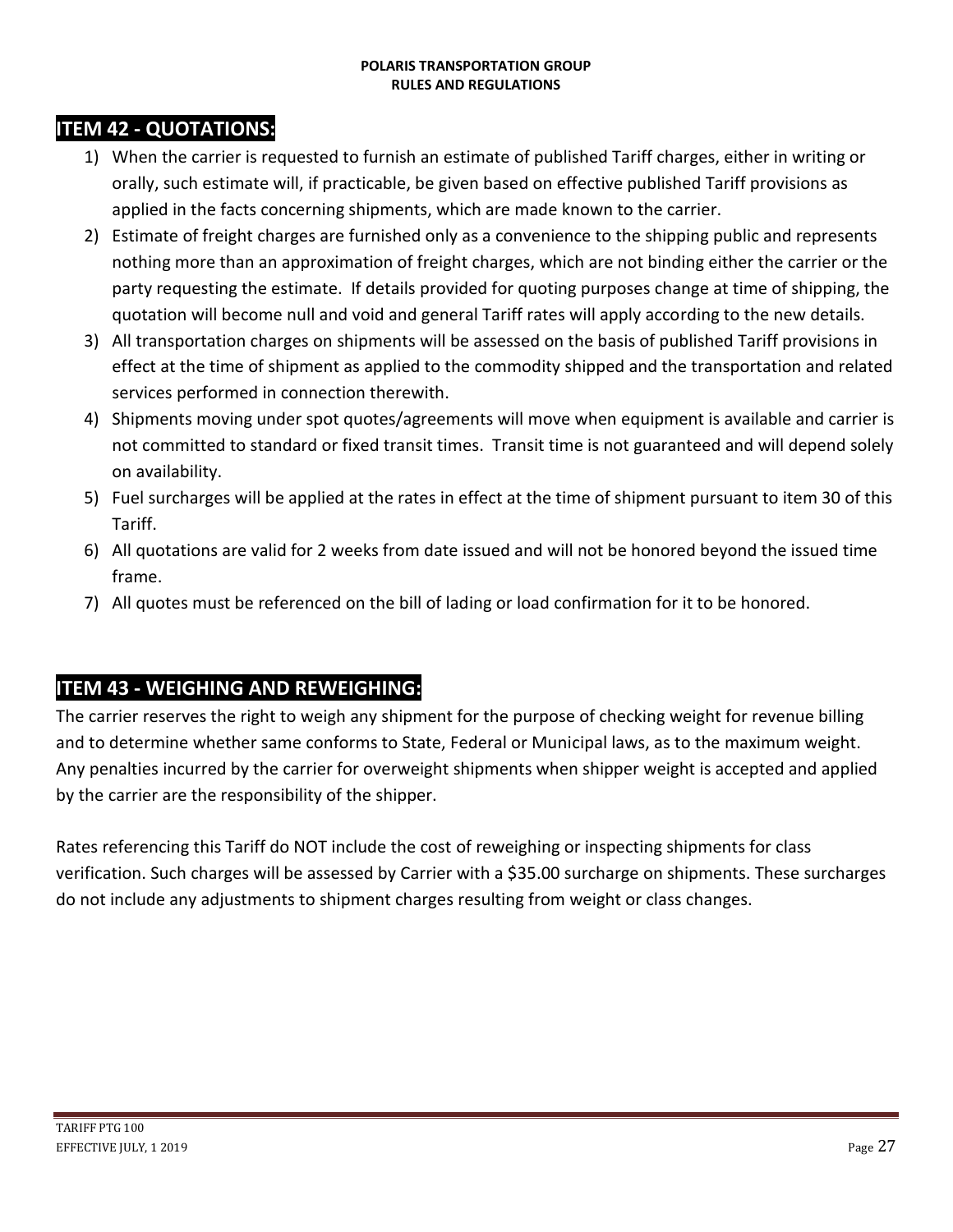### **ITEM 44 - INSPECTION OF FREIGHT:**

The Carrier reserves the right to inspect all shipment handled by Polaris Transportation Group at any time for any reason, including but not limited to, confirmation that the shipment contains the items described on the bill of lading, that the shipment does not violate applicable laws, rules, regulations or tariff provisions, or for any other reason determined as necessary in our sole discretion. However, we are not obligated to perform any such inspection and we do not promise that acceptance by us of your shipment is proof of your compliance with any such applicable provisions. By tending the shipment to Polaris Transportation Group, shipper, consignee, and any interested third party consent to such inspections and agree that Polaris Transportation Group will not be held liable for loss, damage, action or event arising out of such inspection, except to the extent that Polaris Transportation Group is grossly negligent in performing the inspection.

Rates referencing this Tariff do NOT include the cost of reweighing or inspecting shipments for class verification. Such charges will be assessed by Carrier with a \$35.00 surcharge on shipments. These surcharges do not include any adjustments to shipment charges resulting from weight or class changes.

| The following property will not be accepted by the carrier for shipment under any circumstances. |                           |                                 |  |  |  |  |  |
|--------------------------------------------------------------------------------------------------|---------------------------|---------------------------------|--|--|--|--|--|
| <b>Biological Products</b>                                                                       | Pornography               | Poisons of any kind             |  |  |  |  |  |
| Carbon Black                                                                                     | Garbage / Hazardous waste | Live plants and creatures,      |  |  |  |  |  |
|                                                                                                  |                           | including livestock & poultry   |  |  |  |  |  |
| Corpses                                                                                          | Nitrocellulose            | Scrap metal                     |  |  |  |  |  |
| <b>Diagnostic Specimens</b>                                                                      | Perishable foods          | Propane fuel                    |  |  |  |  |  |
| Explosives (All classes &                                                                        | Poisonous/infectious      | Freight liable to damage other  |  |  |  |  |  |
| divisions including                                                                              | substances                | freight or the carriers vehicle |  |  |  |  |  |
| ammunition                                                                                       |                           |                                 |  |  |  |  |  |
| <b>Firearms</b>                                                                                  | Radioactive substances    | Hides of skins                  |  |  |  |  |  |
| Flammable solids                                                                                 | Vehicles, motorized/self  | <b>Bulk commodities</b>         |  |  |  |  |  |
|                                                                                                  | propelled                 | Seeds                           |  |  |  |  |  |
| <b>Contraband Freight</b>                                                                        | Nitrogen Fertilizer       | All Polychlorinated Biphenyl    |  |  |  |  |  |
|                                                                                                  |                           | or PCB contaminated waste       |  |  |  |  |  |
| Water vehicles with or                                                                           | <b>Personal Effects</b>   | Any Glass products              |  |  |  |  |  |
| without power                                                                                    |                           |                                 |  |  |  |  |  |

### **ITEM 45 - PROHIBITED ARTICLES:**

The following property will not be accepted by the carrier for shipment under any circumstances: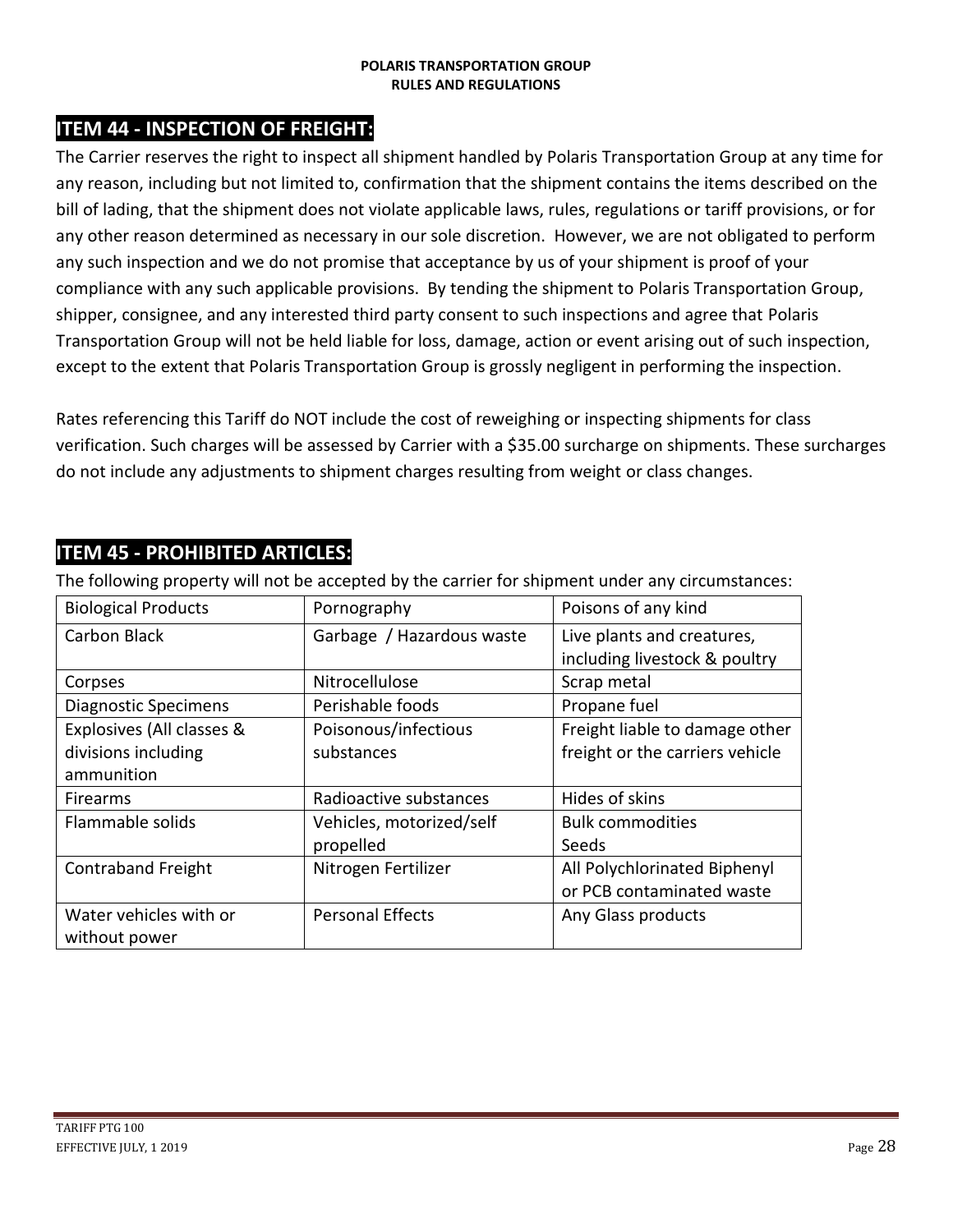## **\*ITEM 46 –LIMITED ACCESS DELIVERY AND PICK UP:**

The following provisions apply when the shipper or consignee of a shipment is located at a limited access location, which includes, but is not limited to schools, universities, colleges, country clubs, hospitals, military bases, air force bases, malls, zoos, casinos, nuclear power plants, hotels, prisons and correctional facilities, public self storage facilities (including household and commercial type facilities), camps, churches and places of worship, airports (Note 1) and other points not open to the general public for commercial purposes.

When carrier is requested or required to pick up or deliver a shipment from or to a limited access location as defined herein, a charge of \$8.50 per cwt subject to a minimum charge of \$100.00 will be assessed in addition to all other charges. The charge or charges provided for in this Item shall apply separately for pick up and delivery and charges shall be collected from the party that is responsible for payment of the freight charges.

Note 1: The term "Airport" shall be defined as any facility, which is subject to the Transportation Security Administration ("TSA") where aircraft such as airplanes, helicopters, and blimps take off and land.

## **\*ITEM 47 – LOAD TENDER\LOAD CONFIRMATION SHEETS:**

When a customer has tendered a shipment on a load/rate confirmation sheet, load tender sheet, or any other document issued for the purpose of tendering a load, the carrier ONLY acknowledges receipt of the document and NOT the approval or acceptance of any charges or provisions stated therein. Charges and provisions set in place by Polaris Transportation Group constitute the entire agreement and understanding between the parties, and supersedes any and all load/rate confirmation sheet, load tender sheet, or any other document issued for the purpose of tendering the load. Should the load tender not match the actual shipment or bill of lading Polaris Transportation Group will bill based on the parameters of the actual shipment Polaris. Transportation Group is not liable for any discrepancy between the load tender/rate confirmation and actual shipment. Carrier will not be liable for rules or fees listed on the on a load/rate confirmation sheet, load tender sheet, or any other document issued for the purpose of tendering a load unless previously agreed to in writing. Customer acknowledges this when tendering freight to the broker at time of booking.

All shipments will be governed by Polaris Transportation Group's Tariff PTG 100.

#### **\*ITEM 48 – SERVICE STANDARDS:**

Unless otherwise specifically provided, the participants to this tariff are not offered any guarantee of pickup, transportation or delivery of any shipment by any particular schedule, other than with reasonable dispatch, and do not offer any reduction or cancellation of freight rates, or other charges, in the event of excessive or unreasonable transit times caused by any reason.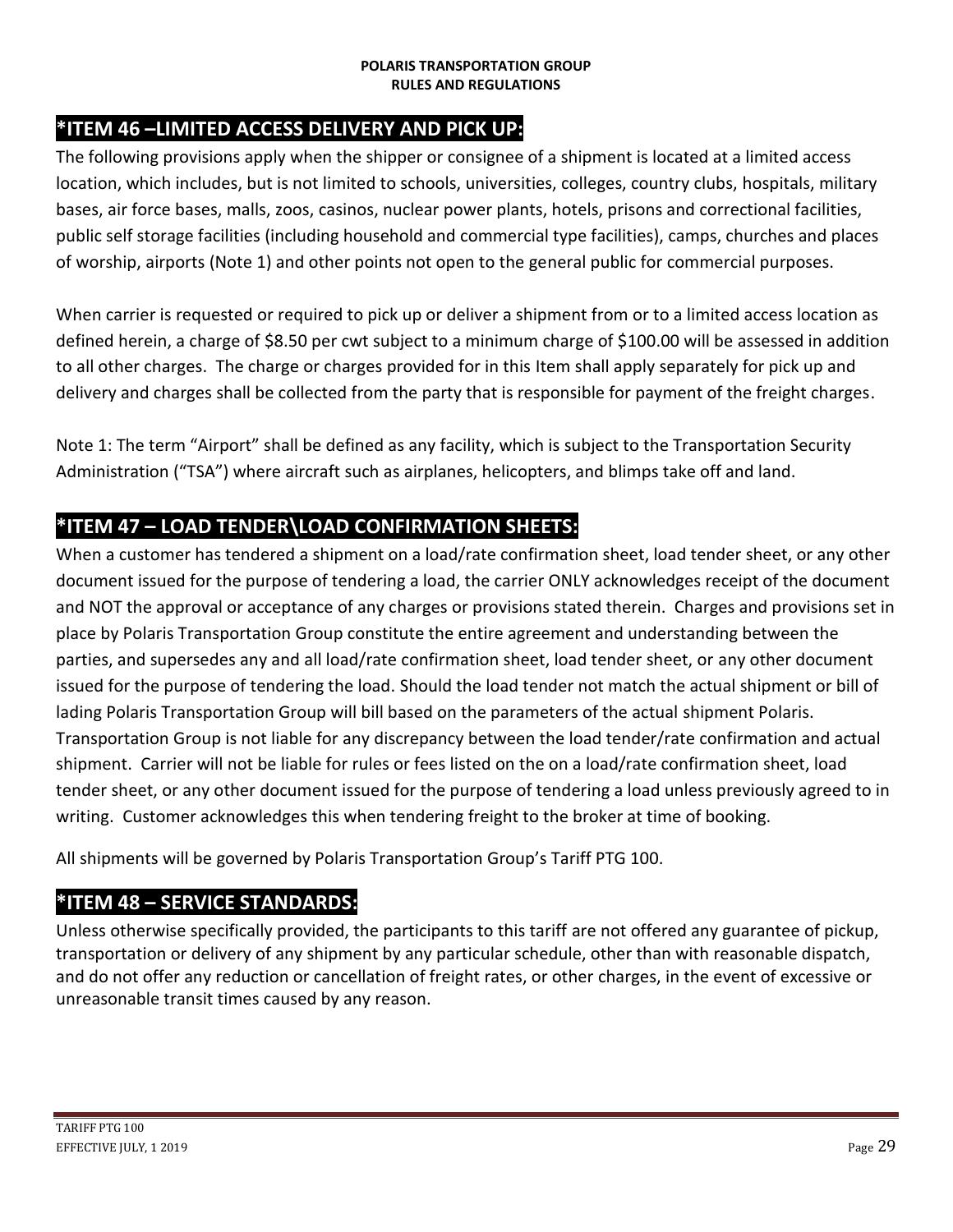### **\*ITEM 49 - ARBITRARY SERVICE POINTS:**

1) When the Carrier or its agent performs Pickup or Delivery Service at the following Florida points, the shipment will be subject to a pickup or delivery charge of \$75.00 in addition to all other applicable charges, as follows:

33001 33036 33037 33040 33041 33042 33043 33045 33050 33051 33052 33070 33109 33149

2) When the Carrier or its agent performs Pickup or Delivery Service at the following Virginia points, the shipment will be subject to a pickup or delivery charge of \$75.00 in addition to all other applicable charges, as follows:

20108-20113 20164 20190-20194 22030-22033 22066 22125 22191-22193 20120 20165 22003 22035 22079 22151-22153 22201-22210 20121 20167 22015 22038-22046 22081 22156 22213-22219 20124 20170-20172 22027 22060 22101-22103 22180-22182 22301-22332 20151 22124

3) When the Carrier or its agent performs Pickup or Delivery Service at the following Oklahoma points, the shipment will be subject to a pickup or delivery charge of \$70.00 in addition to all other applicable charges, as follows:

| 73001-73002 | 73453 73701-73706 73950-73951 74451-74452 74636-74637 74859-74860                                                   |
|-------------|---------------------------------------------------------------------------------------------------------------------|
| 73004-73007 | 73455-73456     73716-73720     74009-74010     74454     74640     74864-74867                                     |
| 73009-73011 | 73458-73461 73722 74022 74456-74458 74643-74644 74869                                                               |
| 73014-73017 | 73463 73724 74026-74028 74460-74461 74646 74871-74873                                                               |
| 73021-73022 | 73476 73726-73731 74035 74463 74650 74875                                                                           |
| 73024       | 73481 73733-73739 74042 74466 74652 74878                                                                           |
| 73027-73033 | 73487-73488 73741-73744 74046-74047 74468-74469 74701-74702 74880-74881                                             |
| 73036       | 73491 73746-73747 74054 74471-74472 74720-74724 74883-74884                                                         |
| 73038-73043 | 73520-73523 73749-73750 74056 74521 74726-74731 74930-74931                                                         |
| 73045       | 73526-73534                                 73753-73761                     74523                       74733-74936 |
| 73047-73048 | 73536-73544 73763-73764 74060 74525 74740-74741 74939                                                               |
| 73050-73053 | 73546-73562 73766 74068 74528-74531 74743 74942-74944                                                               |
| 73055-73058 | 73564-73573 73768 74071-74072 74533-74536 74745 74947                                                               |
| 73062-73063 | 73575 73770-73773 74079 74538 74747-74748 74949                                                                     |
| 73067-73068 | 73601 73801-73802 74083-74084 74540 74750 74951                                                                     |
| 73073-73076 | 73620 73832 74347 74542-74543 74752-74756 74957                                                                     |
| 73079-73080 | 73622 73834-73835 74350 74545-74547 74759-74761 74962-74963                                                         |
| 73082       | 73624-73628 73838 74352 74549 74764 74966                                                                           |
| 73086       | 73632 73840-73844 74359 74552-74553 74766 79056                                                                     |
| 73090       | 73638-73639     73847-73848     74363-74365     74555-74563     74820-74821     79070                               |
| 73092-73096 | 73641-73642 73851-73853 74368 74567 74824-74827                                                                     |

TARIFF PTG 100 **EFFECTIVE JULY, 1 2019** Page  $30$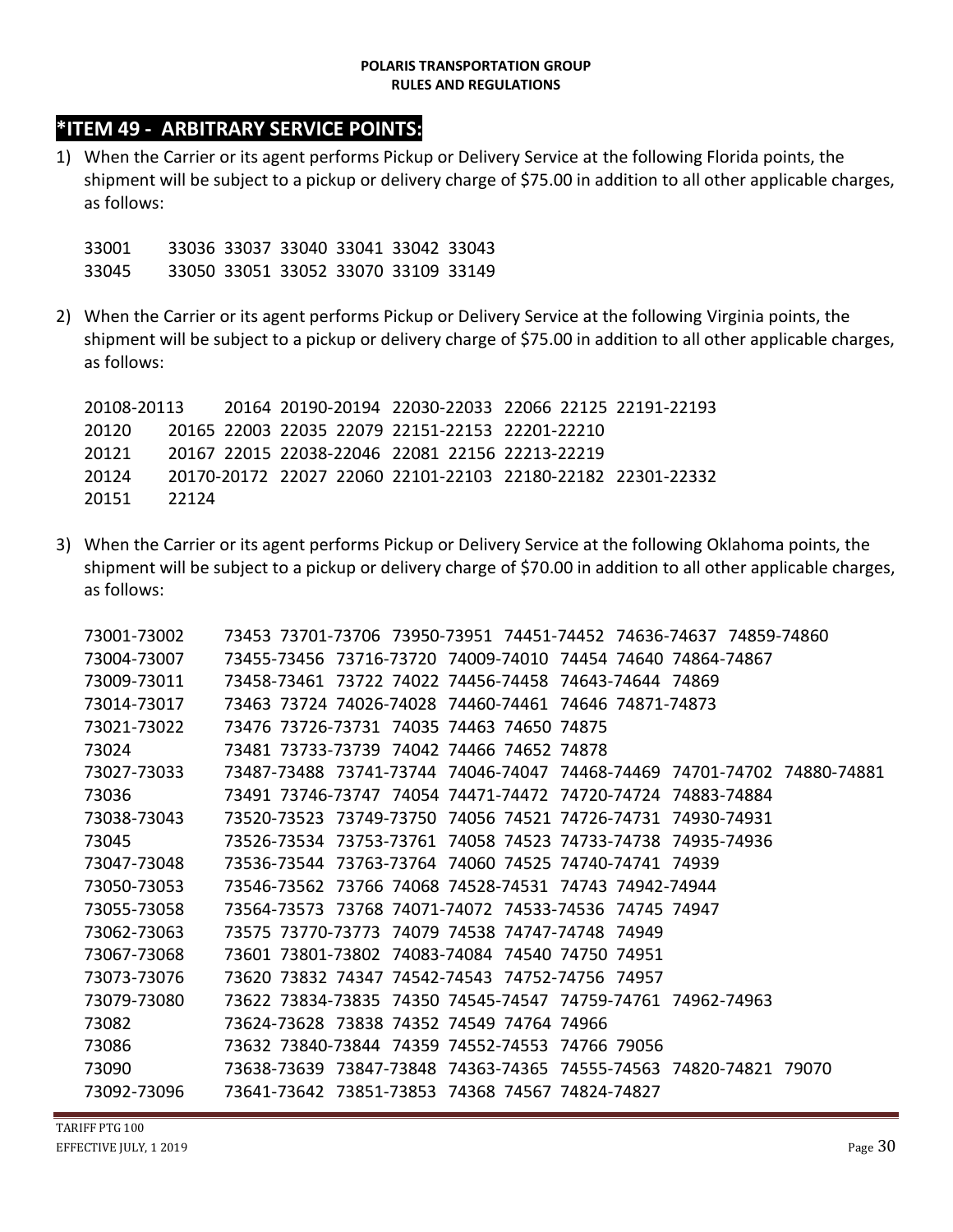| 73098       | 73644-73648 73855 74421 74569-74570 74829-74834       |  |  |  |  |
|-------------|-------------------------------------------------------|--|--|--|--|
| 73401-73403 | 73650-73651 73857-73860 74423 74572 74836-74837       |  |  |  |  |
| 73425       | 73654-73655 73901 74427-74428 74574 74839-74840       |  |  |  |  |
| 73430       | 73658-73664 73931-73933 74431 74576-74577 74842-74845 |  |  |  |  |
| 73432-73444 | 73666-73669 73937-73938 74436-74442 74630 74848-74852 |  |  |  |  |
| 73446-73450 | 73673 73944-73947 74444-74446 74632-74633 74854-74857 |  |  |  |  |

4) When the Carrier or its agent performs Pickup or Delivery Service at the following Michigan points, the shipment will be subject to a pickup or delivery charge of \$115.00 in addition to all other applicable charges, as follows:

484 486-487 496-499

5) When the Carrier or its agent performs Pickup or Delivery Service at the following Texas points, the shipment will be subject to a pickup or delivery charge of \$8.50 per cwt with a minimum of \$105.00 in addition to all other applicable charges, as follows:

| 75417 |  |  |  | 75926 76475 76943 78019 78338 78828 78880 79229 79532 79780 79843 |  |  |
|-------|--|--|--|-------------------------------------------------------------------|--|--|
| 75426 |  |  |  | 75934 76484 76950 78021 78341 78832 78881 79236 79718 79781 79845 |  |  |
| 75436 |  |  |  | 75941 76486 76958 78053 78344 78834 78883 79243 79734 79783 79846 |  |  |
| 75487 |  |  |  | 75943 76844 77935 78060 78349 78836 78884 79244 79738 79785 79847 |  |  |
| 75550 |  |  |  | 75944 76849 77954 78061 78357 78837 78885 79248 79739 79786 79848 |  |  |
| 75855 |  |  |  | 75949 76854 77964 78072 78361 78838 78886 79256 79744 79830 79850 |  |  |
| 75861 |  |  |  | 76444 76856 77984 78075 78369 78839 78932 79261 79748 79831 79851 |  |  |
| 75880 |  |  |  | 76446 76864 77995 78076 78371 78851 78938 79322 79749 79832 79852 |  |  |
| 75882 |  |  |  | 76449 76874 78008 78113 78376 78871 78959 79355 79754 79834 79854 |  |  |
| 75884 |  |  |  | 76457 76883 78012 78116 78584 78873 79220 79376 79770 79837 79855 |  |  |
| 75886 |  |  |  | 76463 76932 78014 78146 78631 78877 79223 79377 79778 79842 79930 |  |  |

6) When the Carrier or its agent performs Pickup or Delivery Service at the following Texas points, the shipment will be subject to a pickup or delivery charge of \$55.00 in addition to all other applicable charges, as follows:

 76873 79024-79025 79079 79255 79379-79380 79730-79731 76877 79027 79081-79084 79257 79502 79735 76930 79031-79035 79087-79088 79312 79505 79742-79743 76935-76937 79039-79041 79091-79092 79314 79511-79512 79745 76939 79043-79045 79096 79325 79517 79752 76941 79052-79054 79230 79330-79331 79527-79528 79755-79756 76951 79057 79233 79342 79540 79760-79769 79001-79003 79061 79235-79236 79344-79347 79543-79546 79772